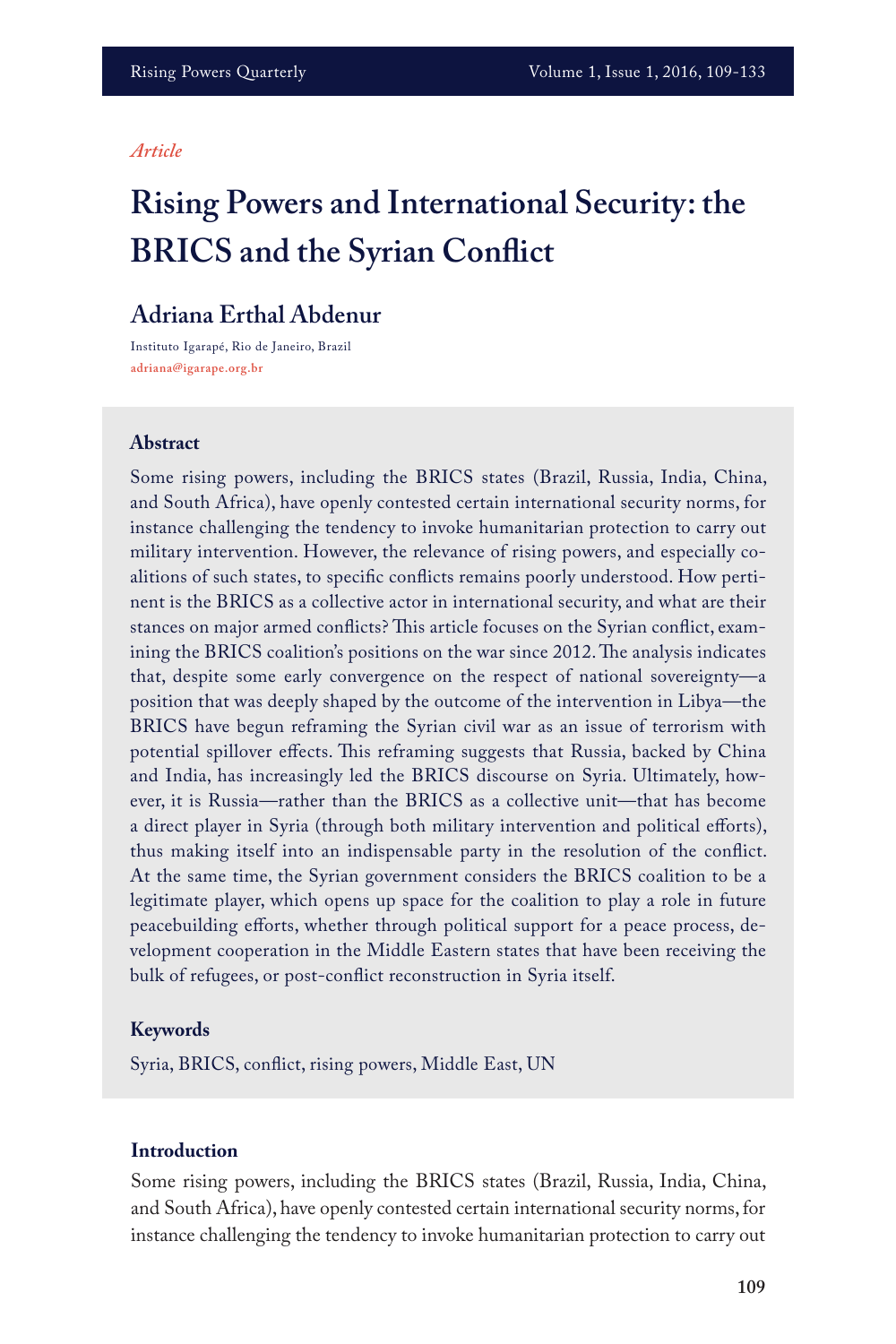military intervention. However, the relevance of rising powers, and especially coalitions of such states, to specific conflicts remains poorly understood. If the goals of such groupings include those of amplifying the voices of their member states and creating a platform that is in fact more than the sum of its parts, then the role of rising power coalitions as collective agents must be analyzed with respect to issues of peace and security. In the case of the BRICS, how does the coalition position itself before major armed conflicts? This article focuses on the Syrian conflict, examining the BRICS coalition's positions as inferred from official documents such as the annual summit declarations.

In its official discourse on global governance, the BRICS (Brazil, Russia, India, China and South Africa) coalition has questioned certain established norms and institutions as they push for the transformation of the international system into a more multilateral configuration, one that would better reflect the current distribution of power. In issues of international security, this contestatory reformist stance has sometimes provoked unease among other actors within the international community. In particular, the role of the BRICS—namely, whether they enhance peace, detract from it, or remain "conveniently aloof" from key issues has become so controversial that Western think tanks have resorted to terms like "sovereignty hawks," "spoilers," and "free riders" in trying to capture the coalition's relevance (see, for instance, Patrick 2010; Van Ham 2015). At the same time, the BRICS' contestation generated new expectations on the part of the international community regarding rising powers' ability to bring to the table innovative approaches for dealing with international security challenges.

The alarm (and conversely, for BRICS-optimists, the sense of opportunity for contestation and innovation) reached a peak with the Libyan crisis, when the BRICS states adopted increasingly critical stances towards the use of the Responsibility to Protect (R2P) framework to justify military intervention through the United Nations (UN). However, these countries' individual stances on international security issues, including R2P, have been driven by different sets of motivations; moreover, these positions are not immutable. This variation, in turn, indicates a need to better understand the BRICS' relevance to specific armed conflicts since Libya, both from a normative standpoint and in terms of their concrete engagement (or lack thereof) as a collective unit.

This article examines the pertinence of the BRICS coalition within the field of international security by focusing on its stances toward the Syrian conflict. More specifically, what positions has the BRICS adopted with respect to the Syrian civil war, and what explains their perspectives? The analysis draws on official documents (especially the annual declarations issued at the head of state summits) and media materials to analyze the changing perspective of the BRICS, within the broader context of sweeping geopolitical changes in the Middle East. The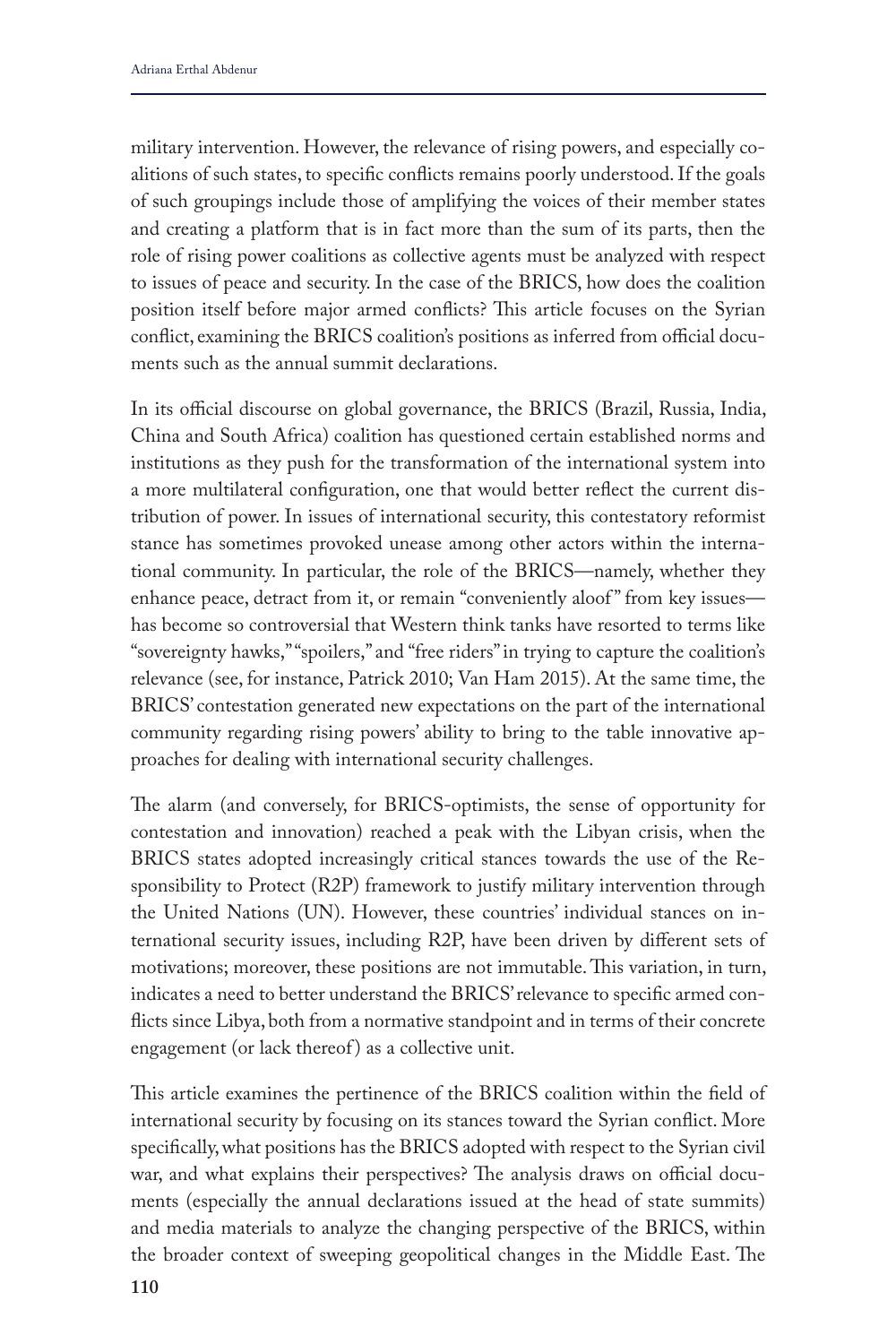analysis also touches on the Assad regime's official discourse towards the BRICS, as gleaned from official statements and documents.

The research suggests that, early in the Syrian crisis, the individual BRICS states largely converged on their criticism of the Libyan crisis and adopted a similar stance towards Syria, stressing the principle of respect for national sovereignty and the need for a political solution to the escalating violence. However, as a coalition the BRICS remained very much on the sidelines; in fact, the only concrete attempt by some of these rising powers to mediate the Syrian war was undertaken by another coalition, the IBSA (India, Brazil and South Africa Dialogue Forum), which is a separate platform altogether rather than a mere subset of the BRICS coalition. Since then, Russia has influenced the BRICS' official discourse so as to frame the Syrian crisis as an issue of terrorism, with potential spillover effects within and beyond Syria's immediate vicinity.

In 2015, Russia's direct entry into the conflict, in open support of the Assad regime, marked a turning point not only for the Middle East and geopolitics more broadly, but also for the BRICS as a collective actor, because Russia's deepening engagement in the conflict generates new tensions for the coalition's discourse of sovereignty. At the same time, there are identifiable demands by the Assad regime for an expanded political role by the BRICS; the regime treats the BRICS as a legitimate actor and has directly appealed to the coalition for help. Ultimately, while it is Russia—rather than the BRICS as a collective unit—that has made itself a direct player and thus one of the indispensable parties in the resolution of the conflict, the BRICS as a collective body may be influential in shaping the international community's attitudes towards interventions in Syria. While the BRICS coalition is a loose platform rather than a highly institutionalized organization and one that "lacks teeth" from a military standpoint—it stands to play a role in future peace-building efforts in Syria, especially post-conflict reconstruction.

# **Rising Powers and Intervention Norms: From Libya to Syria**

In the 2000s, as new nodes of economic growth and political influence began to emerge in the international system, certain "rising powers"—broadly put, regional powers that aspire to global status and advocate on behalf of a more representative global governance system—assumed a sharply contestatory tone with respect to some of the established norms and institutions of global governance. Among other points, these countries pushed for speedier reform of key organizations, such as the Bretton Woods institutions, as part of their ambition to accelerate the transition towards a more multipolar world order (Acharya 2014; Hurrell 2006). These rising powers voiced these demands not only individually, but also through new trans-regional loose coalitions like the BRIC, launched in 2009 and initially known as the BRIC (South Africa joined in 2011). The coalition was meant not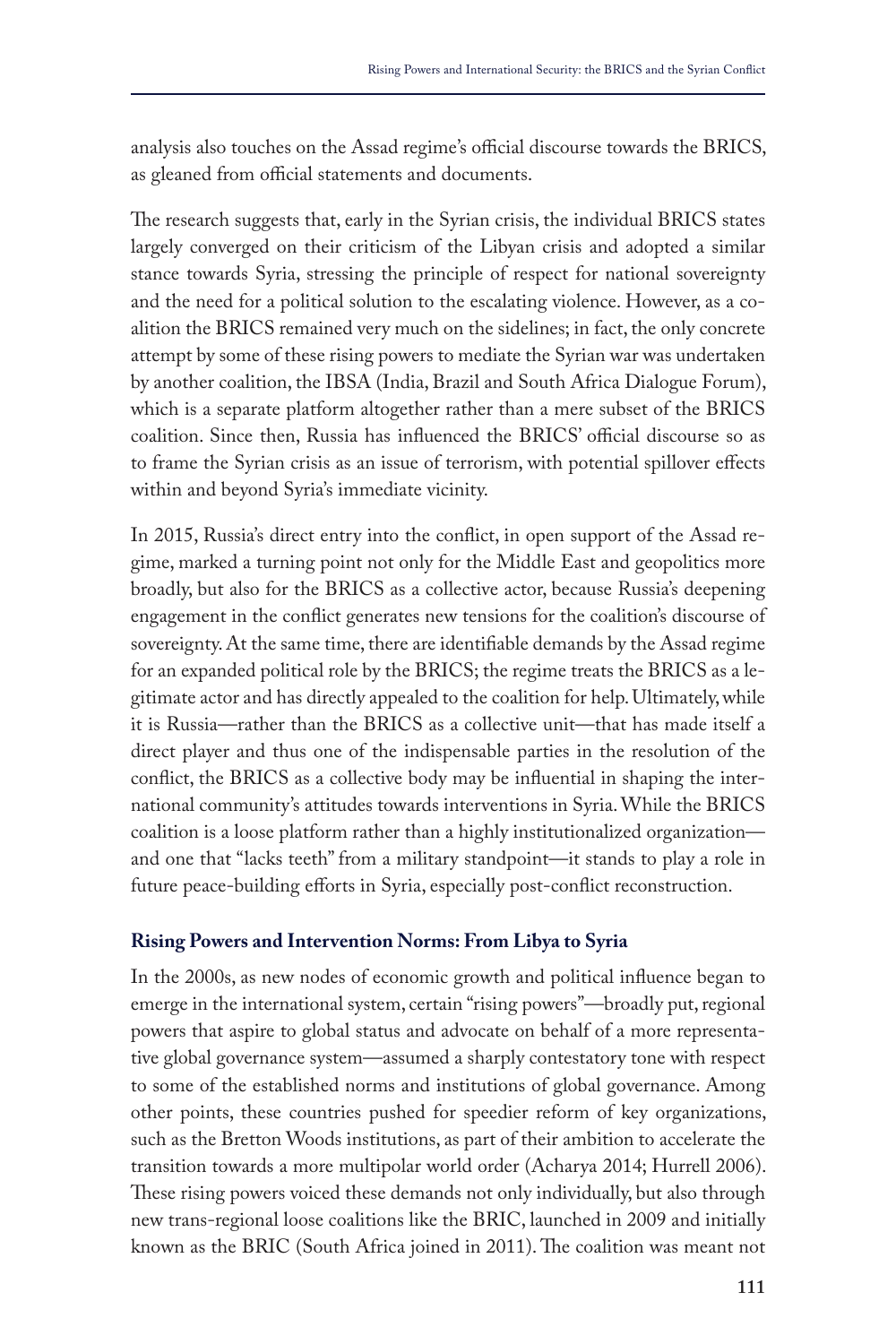only to enhance intra-group cooperation, but also to project their collective influence globally, especially in areas in which the member states could find a least common denominator and coordinate policy positions.

Although the BRICS countries have so far found greater affinity and possibility for cooperation in the economic and development spheres, especially in the years following the 2008 financial crisis (to which these countries responded relatively robustly), the coalition has also attempted to reach some common positions on international security issues. Here the path has not been entirely smooth. One major obstacle to broader coordination in this area is a structural cleavage among the members in terms of their positions at the UN: while Russia and China are permanent seat holders at the Security Council (UNSC), the other three countries have long aspired to such a position as part of broader demands for UN reform. However, all five states share the desire to play a greater role in international security, whether by showing concrete commitments, such as troop and police contributions to UN peacekeeping, by engaging more directly in conflict mediation and normative debates about international security (De Carvalho & de Coning 2013) —or, in some instances, through non-UN engagement with armed conflicts.

At a normative level, the BRICS countries seemed increasingly to find some common ground in their defense of the principle of national sovereignty and in their distaste for the concepts like "contingent sovereignty," which challenges the norm of non-intervention (Bellamy 2011). Starting in the mid-2000s, the BRICS countries' resistance to attempts to temper the concept of sovereignty in international laws and norms became highly relevant to global debates about humanitarian intervention and the use of force. Although their stances on sovereignty are driven by different sets of motivations and are thus not entirely equivalent (Laïdi 2012), the BRICS countries have all been generally critical of what they perceive as a tendency on the part of the US and Western Europe to carry out military interventions in a self-interested quest to implement regime change, with uncertain results at best. Since the mid-2000s, when the concept of Responsibility to Protect (R2P) was adopted at the UN World Summit and subsequently formalized through Resolution 1674 as the normative framework for the UNSC to decide upon the use of force under Chapter 7 of the UN Charter ('UNSC S/RES/1674' 2006), the BRICS countries have repeatedly either balked at or plainly opposed proposals for military intervention. For instance, the four initial BRIC members countries abstained from Resolution 1973 ('UNSC S/RES/1973' 2011), which laid down the legal basis for intervention in Libya, including the imposition of a no-fly zone (South Africa voted in favor but later became more critical of the intervention). Although no country opposed the resolution, the pattern of abstention indicated a level of unease with the move to intervene militarily—a stance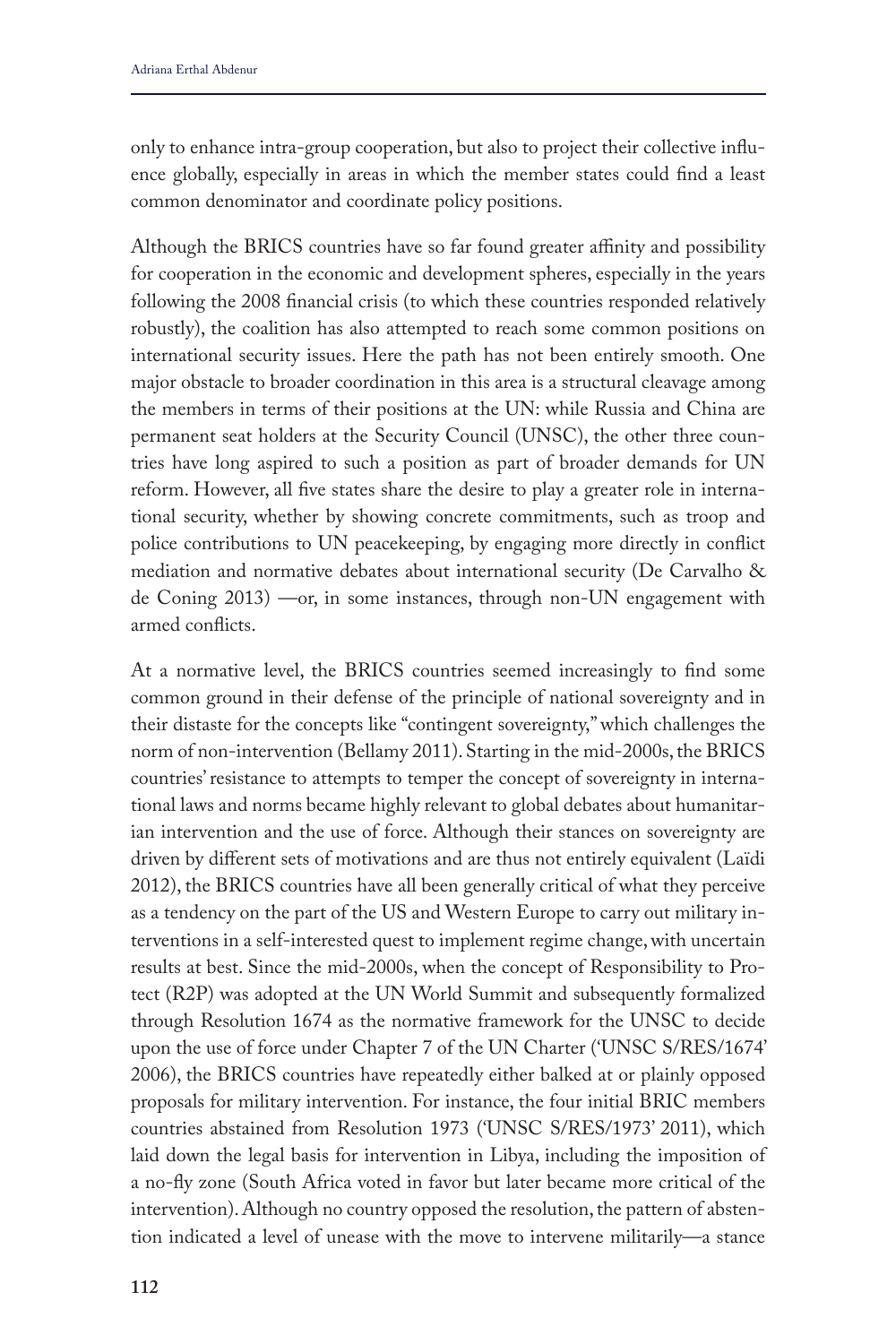that was reinforced as successful stabilization of Libya turned out to be a harder task than the resolution proponents had originally foreseen.

On the Syrian case, the BRICS states' converging and increasingly critical stances became particularly apparent in 2011, when all five BRICS states occupied seats at the UNSC and expressed misgivings over a resolution condemning the Assad regime's crackdown on protesters on Syria. (Lynch 2011) interpreted their positions as a result of the shared belief that the Western powers had overstepped the Council's mandate in Libya.

The outcome of the Libyan intervention prompted a greater convergence among the BRICS countries on R2P, specifically making them more reluctant to endorse humanitarian intervention in Syria. For example, even Brazil tried to support UN actions meant to protect civilians, and although at first it had supported UN actions in Libya, it eventually became critical of the air campaign by the Coalition of Willing states, on the grounds that the intervening countries were taking advantage of the ambiguous term "all necessary means" included in the resolution (Laskaris & Kreutz 2015). In the words of Thakur (2013), the Libyan intervention "proved particularly controversial among the emerging powers, and the price of exceeding the mandate there has been paid by Syrians."

However, Libya did not spell the end of R2P. Although Russia has proven more recalcitrant, the other BRICS countries have been willing to engage in further debate over intervention norms, especially with a view to specifying when and under what condition R2P may apply. Brazil, for instance, proposed the Responsibility while Protecting (RwP) was a way to temper the application of R2P, although the proposal eventually lost steam (Tourinho, Stuenkel & Brockmeier 2016). Within UN debates, Russia has objected far more frequently to R2P and has not put forth proposals or suggestions to refine the concept. At the same time, Russia justified its unilateral military interventions in Georgia (2008) and Ukraine (2014) as justified under R2P due to threats to Russian nationals. China, according to Fung (2016), has increasingly shifted from opposition to advocacy on behalf of R2P; in 2012, for instance, the Chinese government briefly floated the idea of Responsible Protection. Even though China later backed out, the proposal also suggests that, far from immutable, these countries' stances on sovereignty and intervention have been subject to subtle shifts even after the Libya controversy.

As the case of Libya shows, there is a methodological challenge in analyzing the role of a coalition like the BRICS with respect to specific conflicts (or any issue of international relations, for that matter): it is not always easy to differentiate the actions and positions of individual members from those of the grouping as a whole. While the focus of this paper is on the latter (and, as a result, the main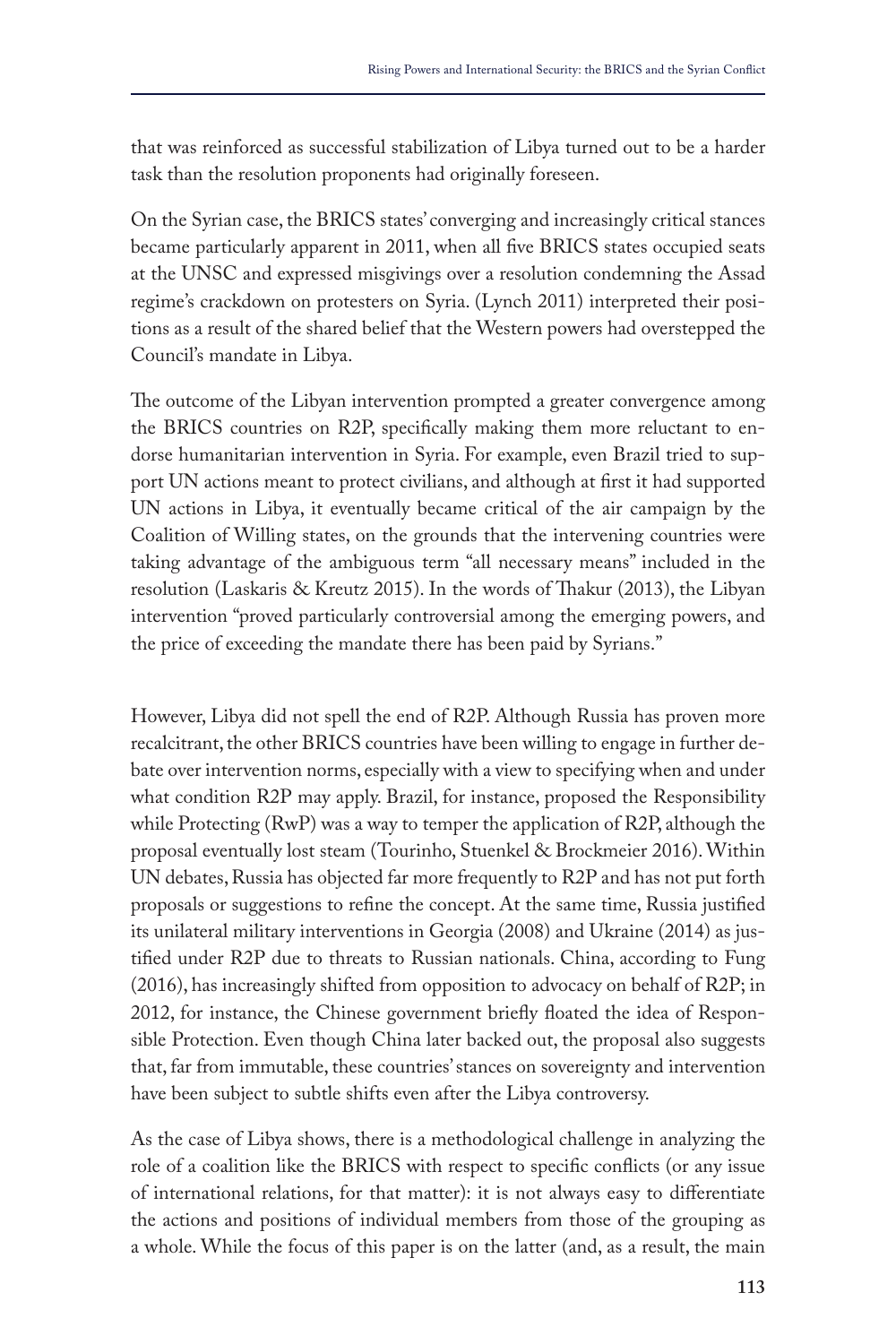data sources are documents and speeches that express the five countries' collective view), in order to interpret how those positions came about it is also necessary to grasp the key engagements, motivations, and stances of particular members, particularly when they may have a strong pull in the way that the coalition positions itself and frames a particular issue.

## **Is there a collective response by the BRICS to the Syrian crisis?**

Much like the case of Libya, the outbreak and intensification of the Syrian conflict became something of a test for the BRICS, at least from a Western perspective. First, because the BRICS began stressing that there had to be a reasonable prospect of success before they would be willing to support military intervention. Second, as Odeyemi (2016) notes, the BRICS' common opposition to military intervention early on in the Syrian case was also a reaction to draft resolutions sponsored by the US-France-UK (P3) alliance accusing the Assad regime of mass atrocities without mentioning opposition groups. In response to opposition, especially by Russia and China, then-French President Nicolas Sarkozy launched the Friends of Syria, an initiative outside the UNSC and whose first meeting—held in Tunis in February 2012—included open endorsements of military interventionism. The membership of the Friends of Syria (which has since dwindled into a "core group of eleven states") did not include the BRICS countries.

Indeed, this initial resistance—led by Russia and China—would reemerge over the next following years. Despite the UN initiatives that led to the destruction of Syria's chemical weapons stockpile and made incremental improvements to humanitarian assistance, these two permanent seat holders have blocked several resolutions (for instance, a May 2014 draft resolution that would have referred the Syrian crisis to the International Criminal Court) on the grounds that they are unbalanced in their accusations (Adams 2015; 'Recent Draft Resolution' 2015).

There were also geopolitical alignments, in particular Russia's historically close ties to the Assad regime. Allison (2015) has described Moscow's open support for the Syrian government during and after the Arab Spring as "a diplomatic shield for Damascus at the UN Security Council" even as it provided the regime with arms. More broadly, although the Middle East has been a secondary region within Vladimir Putin's foreign policy, the Kremlin's aspirations to reestablish Russia's global status have led it to reengage with the region, whose combination of natural resources and political instability make it an important site of global power politics (Trenin 2016). China's interests in the region are more closely tied to trade and energy, especially oil, but it is also interested in potential new markets, such as Iraq and Iran (Feng 2015). Chinese engagement in the Middle East has also intensified as Chinese assets and citizens have come under direct threat from recurring instability (Parello-Plesner & Duchâtel 2015).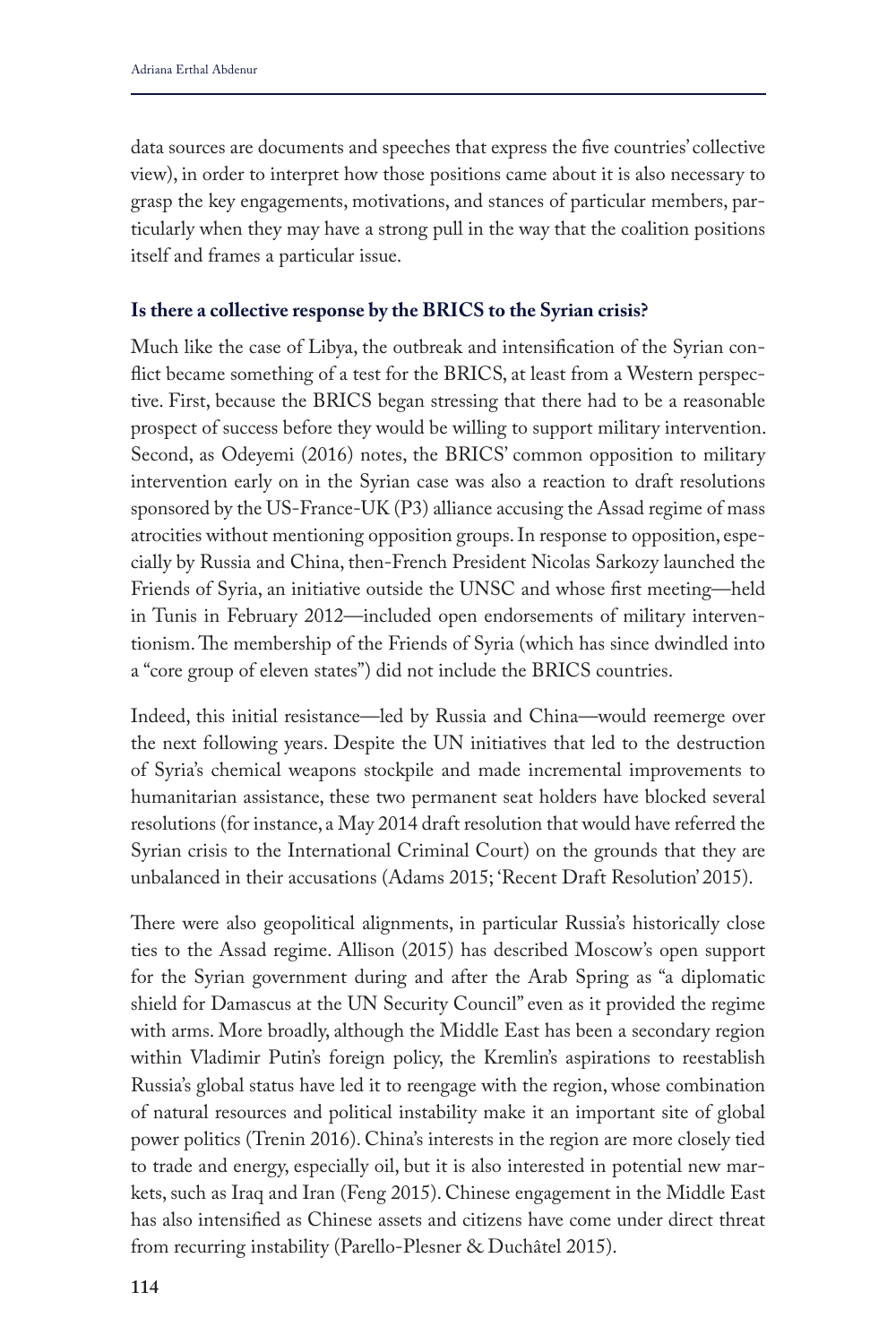The other members of the BRICS are, in comparison to Russia and China, less directly engaged with the Middle East, and the region carries far less strategic weight to their foreign policies than do their immediate vicinities. Nonetheless, all three countries have worked to intensify ties with Middle Eastern states in the post-Cold War period. In the 2000s, Brazil reached out to the region's countries, including Syria, during the government of Luiz Inácio Lula da Silva (2003-2010), which not only placed strong emphasis on South-South economic and political cooperation, but also attempted to play a mediating role in Middle Eastern conflicts, including the Palestine-Israel conflict and the mounting tensions over the Iran nuclear program (Silva & Pilla 2012). India has long pursued a combination of pragmatic economic cooperation, especially with the Gulf state and with Israel along with a "hands-off" non-interventionist approach to the region as a whole (Barakat & Pethiyagoda 2015). Finally, while South Africa's pattern of ties to the Middle East has changed considerably since the end of the Apartheid regime, its engagement has also been intermittent and driven primarily by economic considerations, political alignments (especially through the Non-Aligned Movement); while South Africa also views the region through the lens of security, its direct engagement is heavily focused on southern Africa (Bishku 2010). Lastly, it should be said that Russia and China have long sold weapons to Syria, and that Brazilian arms have also reportedly found their way into the conflict. These countries' individual engagement in the Middle East thus reflect a strong set of economic interests, along with a high degree of non-interventionism even as they express concern for recurring instability, including since the Arab Spring.

To what extent do these different degrees of engagement in the Middle East, and their respective sets of interests and motivations, shape the BRICS coalition's collective perspectives on specific conflicts? The grouping's common stances, and any changes in the BRICS positions on the Syrian conflict, can be inferred not only from their positions and arguments at the UN, where their voting patterns tend to express the individual states' preferences, but also from the annual declarations issued at the yearly head of state summits, analyzed below. The declarations reflect not only discussions at the summits themselves, but also the debates that take place during the ministerial and "sherpa" meetings held between the annual head of state meetings. The BRICS thus declarations filter, to some extent, any common positions among the four (now, five) states that were reached during  $ministerial$  meetings and annual summits<sup>1</sup>.

Until the Sanya, China declaration (issued in April 14, 2011), the main international conflict referred to in the documents was the Libyan case ('BRICS Sanya Declaration, 2011' 2011) . Subsequent declarations still made occasional refer-

<sup>&</sup>lt;sup>1</sup> All of the BRICS declarations and action plans can be found on the following site, along with other BRICS documents: http://brics.itamaraty.gov.br/declarations-action-plans-and-communiques/ listadecplan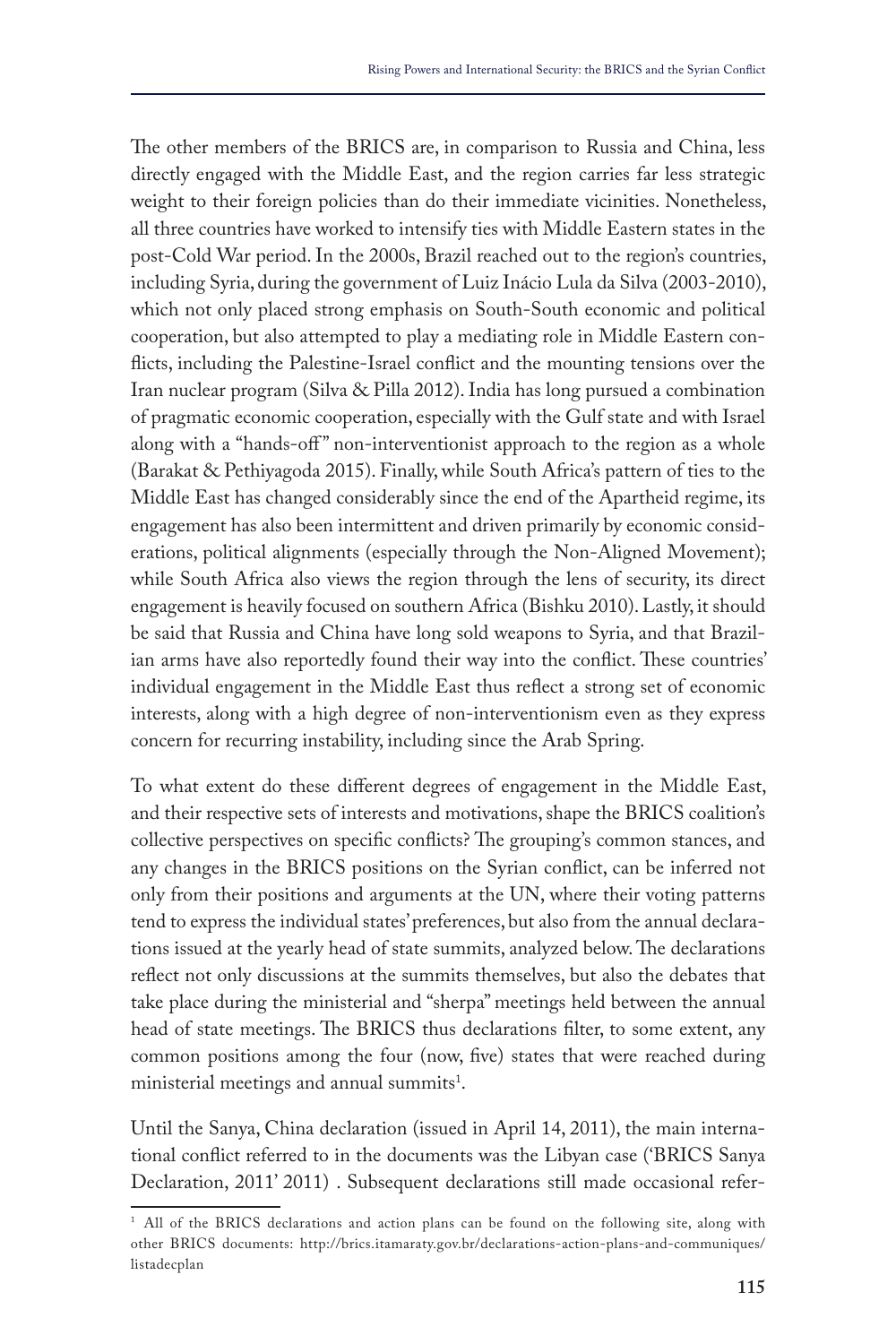ences to Libya2 , but the main focus of the declaration's passages dealing with armed conflicts shifted to the Syrian civil war, which began escalating rapidly and becoming more complex as a greater number of actors became involved in the fighting. As the analysis below shows, the high visibility of the Syrian conflict in BRICS documents and discussions attests not only to the intensification of the fighting, but also to the weight accorded by the coalition to the geopolitical and normative aspects of the war.

## *a) New Delhi: Syria Enters the BRICS Agenda*

Starting with the 2012 New Delhi Declaration—issued after the Arab Spring had begun producing widely varying outcomes across the Middle East and Northern Africa3 , and following major escalation in fighting in Syria—the BRICS summit documents began directly addressing the Syrian conflict. The New Delhi Declaration ('Fourth Summit: Delhi Declaration and Action Plan' 2012) made three points in reference to Syria. First, it called for the international community to deal with the crisis through "peaceful means that encourage broad national dialogues that reflect the legitimate aspirations of all sections of Syrian society and respect Syrian independence, territorial integrity and sovereignty." Second, the coalition welcomed efforts by the UN, including the appointment of Kofi Annan as Joint Special Envoy on the Syrian crisis, and by the Arab League. Third, the declaration encouraged the Syrian government "and all sections of Syrian society" to muster the political will to initiate such an inclusive political process. That year's declaration thus upheld established organizations, namely the UN and the Arab League, as the most legitimate external actors in addressing the crisis, even as the coalition also called for a political resolution to the conflict by Syrian groups. These stances can be understood not only in reference to the member states' individual interests in the Middle East and stances towards the region's instability—notably their strong preference at that time for non-interference, including in the Arab Spring movements—but also with respect to the nature and structural location of the BRICS within the international order at that time: namely, as a loose and incipient coalition of rising powers, rather than a full-fledged international organization with codified policies.

Gaps in content can be as telling as the points included in an official document. It is worth noting, then, that the New Delhi BRICS declaration made no reference to mediation efforts undertaken outside the scope of the UN and the Arab

<sup>&</sup>lt;sup>2</sup> For instance In the 2013 meeting in Durban, the BRICS "call the parties should resolve their differences through peaceful means and dialogue in which the UN and regional organizations should as appropriate play their role. We also express support for the African Union High-Level Panel Initiative on Libya."

<sup>&</sup>lt;sup>3</sup> With respect to the Arab Spring, the Delhi Declaration makes vague statements in reference to the "turbulence" in the Middle East and Northern Africa, expressing the shred desire for these countries and their populations to experience peace and "regain stability and prosperity" (Point 19).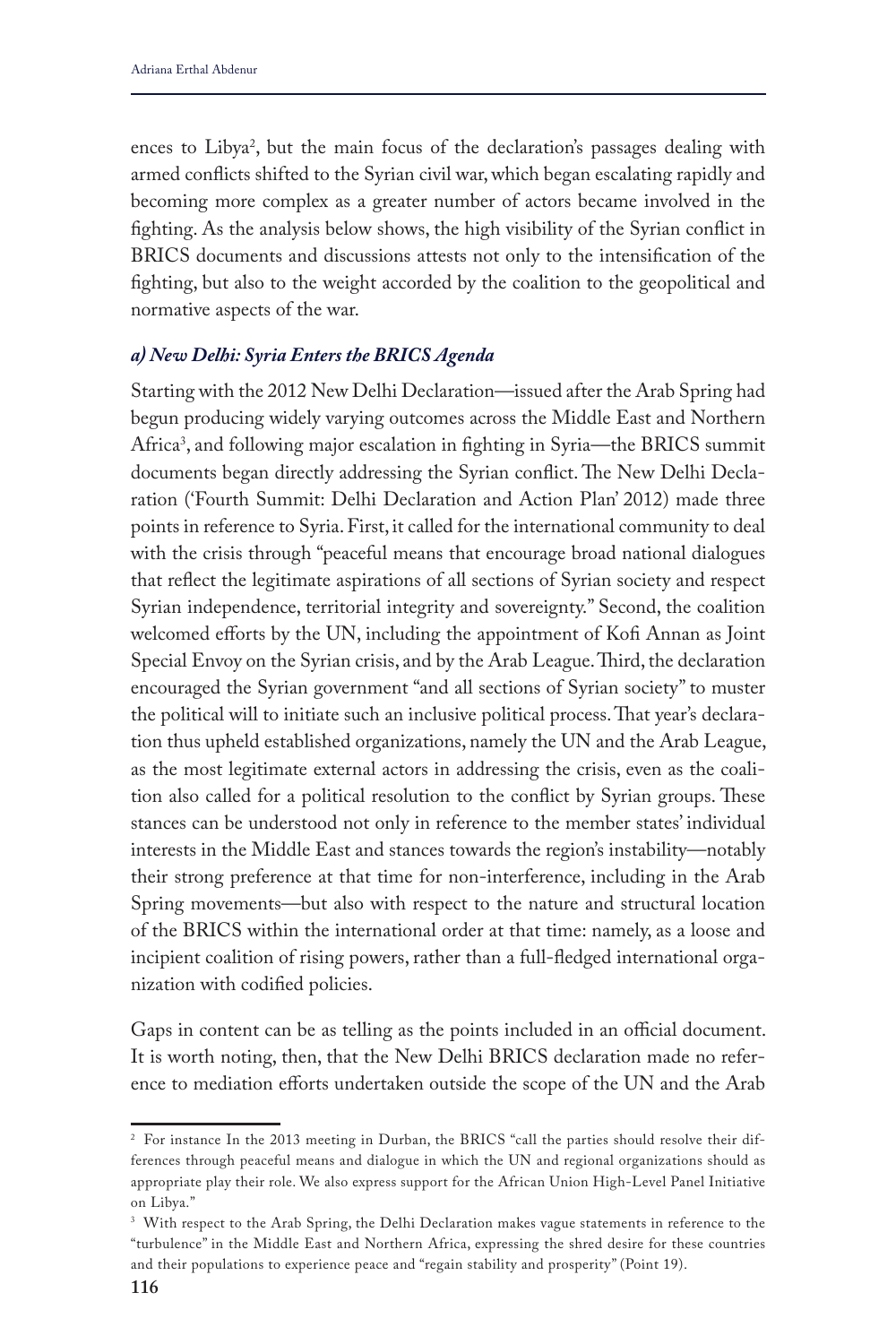League, such as the consultations by the IBSA countries in Damascus, held in 10 August 2011, when a delegation of foreign ministers from the three countries met with Assad ('Statement to the Press from IBSA about consultations held in Syria – Damascus, August 10, 2011' 2011). The Syrian president had reassured the IBSA delegation that he was committed to a reform process designed to create a multi-party democracy, including through a revised constitution formulated in consultation with the Syrian people due to be completed by March of 2012. Assad also acknowledged that some mistakes had been made by the Syrian security forces when popular unrest first broke out, but reassured the IBSA delegation that his government was implementing measures to prevent them from reoccurring (Dikshit 2011).

The absence of any mention of the IBSA effort in the BRICS declaration from that year can be interpreted not only as a result of the mediation attempt's lack of results, but also as a reflection of the fact that the initiative was undertaken by another coalition altogether. Rather than a subset of the BRICS, the IBSA (launched in June 2003) has existed as a grouping for longer than the BRICS, and over time it developed an agenda of its own, as well as an identity that is distinct from that of the BRICS (namely, that the IBSA has been heavily influenced by the three members' status as diverse democracies located outside the UN Security Council). The non-mention of the IBSA mediation effort also underscored the BRICS' stance, at that point, that established global and regional organizations were the most legitimate venue for the international community to deal with the Syrian crisis. This represented, in essence, a conservative-legalistic perspective by the BRICS, considering that part of the motivation behind the coalition's founding was the ambition of transforming global governance.

# *b) Durban: Assad's Appeal to the BRICS*

By the 2013 BRICS summit in Durban, South Africa (5th Summit, held March 25-27), the coalition had begun discussing the Syrian crisis in greater detail. Assad was nearly isolated on the international scene, and the legitimacy of his government was increasingly contested by the international community. At the Arab League summit in Qatar, the Syrian seat was filled not by a representative of the Assad regime but by Moaz al-Khatib, who had led the main opposition umbrella group, the National Coalition ('Moaz al-Khatib: Address to the Arab League' 2013) (that November, the Arab League would suspend Syria's membership altogether). Assad then sent a letter to the BRICS, delivered during the summit, requesting the coalition's help in halting the conflict while protecting Syria's territorial integrity against groups he denominated as "terrorists" by rebuffing "blatant foreign interference" that would, in Syria's view, contradict the UN Charter: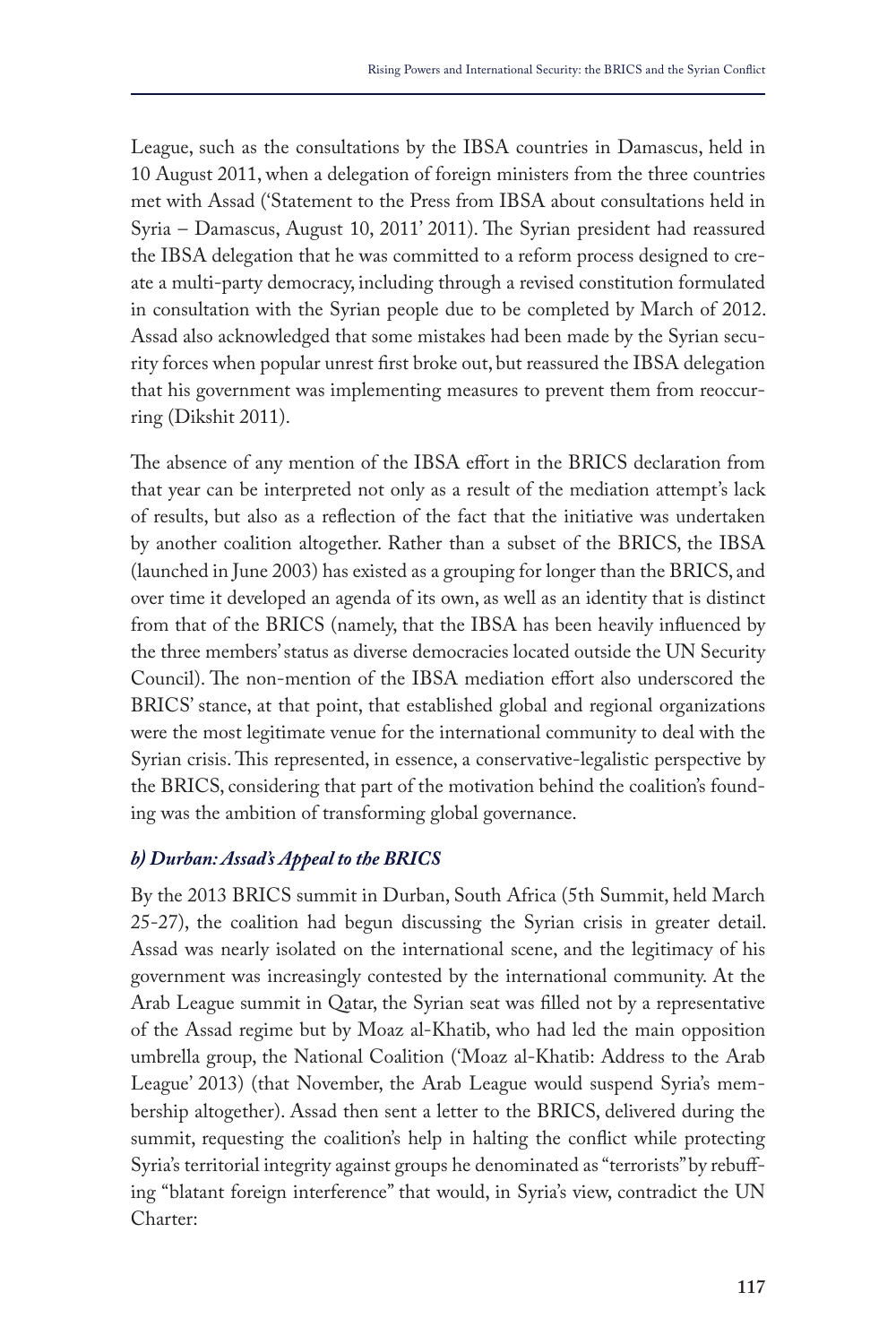*"You, with all the huge political, economic and cultural weight you represent that seeks to consolidate peace, security and justice in the troubled world of today, are called upon to exert all possible efforts to end the suffering of the Syrian people [...] [the BRICS is] "a just force that seeks to spread peace, security and cooperation among countries away from hegemony, its dictates and oppression which have lasted for decades upon our peoples and nation."* (Gladstone & Droubi 2013)

Seeing himself isolated on the world scene, it is no surprise that Assad turned to a coalition that had presented itself—if not revolutionary in the sense of trying to upend the existing international order—then at least an "outsider group" willing to contest norms and push for substantive reform of key institutions.

Although the coalition did not issue an open reply to Assad's message, in that year's declaration ('Fifth Summit: eThekwini Declaration and Action Plan' 2013), the BRICS condemned the violations of human rights and of international humanitarian law resulting from the escalating violence—without specifying particular groups. Instead, the BRICS once again referred the Syrian issue to the UN, expressing support for the Joint Communiqué of the Geneva Action group (*Action Group for Syria Final Communiqué 2012*) (now referred to as Geneva I Conference on Syria) as providing "a basis for resolution of the Syrian crisis and affirm any further militarization of the conflict," as well as calling for respect for "Syrian independence, territorial integrity and sovereignty". This stance can be understood as geared specifically toward the US and NATO, which the BRICS had previously criticized for carrying out unilateral military interventions that infringed on national sovereignty and produced disastrous results.

The Durban declaration also honed in on the humanitarian crisis associated with the intensifying conflict. The document "upon all parties to allow and facilitate immediate, safe, full and unimpeded access to humanitarian organizations to all in need of assistance" and urged parties to "ensure the safety of humanitarian workers." This position reflects the growing relevance of the BRICS countries, both individually and collectively, as humanitarian actors, whether (such as Brazil) through contributions to UN programs, funds and agencies, or via direct participation in disaster relief efforts, as in the cases of China and India after earthquakes and the 2004 Indian Ocean tsunami; indeed, the coalition had begun to exchange ideas on humanitarianism, although linking it primarily to natural disasters and the responses to such emergencies.

Nevertheless, this growing attention to certain aspects of humanitarian action did not prevent some observers to call upon the BRICS to be more proactive in addressing the Syrian humanitarian crisis; writing in the Brookings Institution website, for instance, Shaikh (2013) argued that the BRICS should "support a more aggressive effort to ramp up the UN's cross-border aid operations inside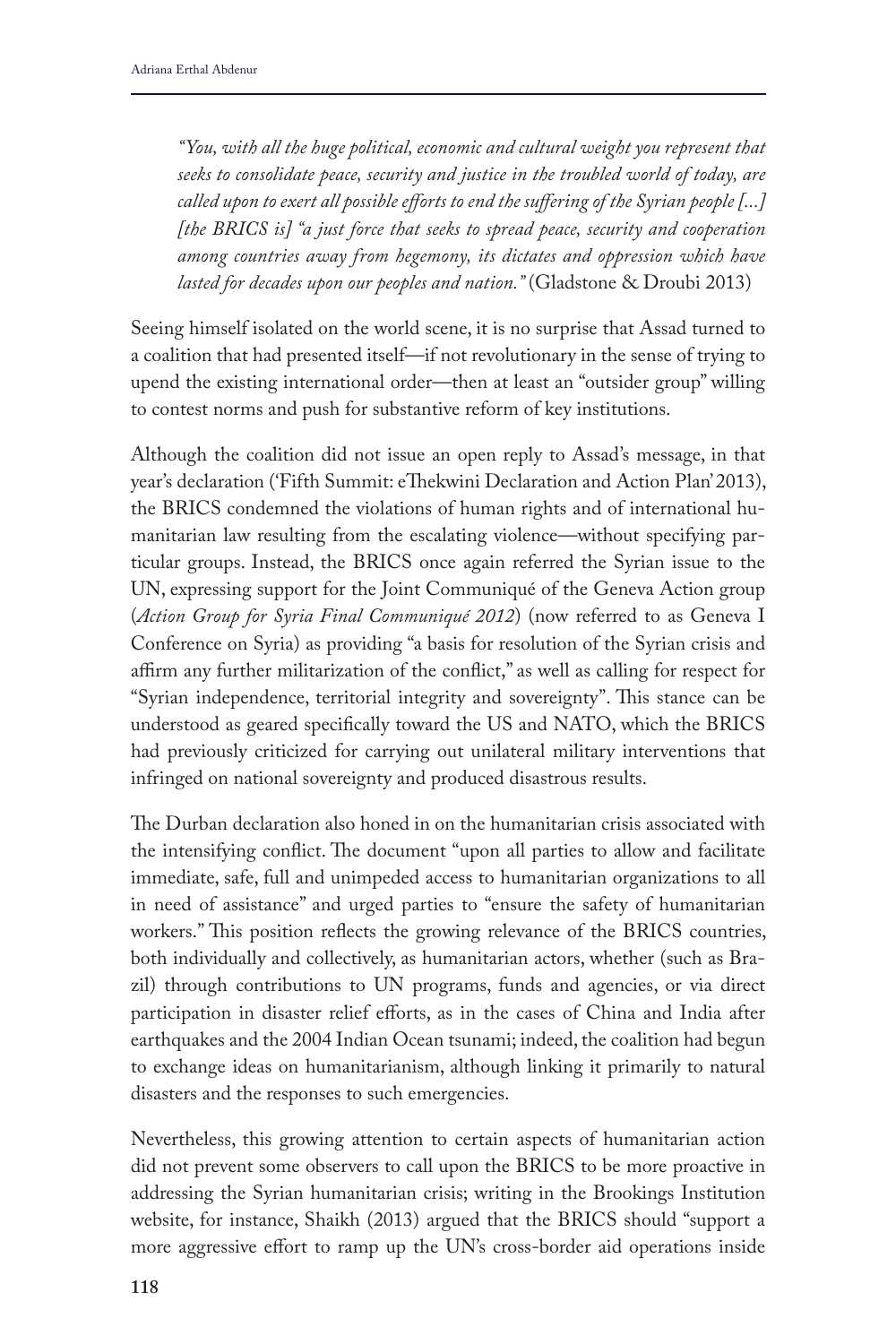the country," and that the five countries ought to "use their influence to secure a Security Council endorsement of this approach, principally by applying pressure on Russia and China." However, the five countries' stance on non-intervention, which had been reinforced by their perceptions of the Libyan intervention's outcome, kept the coalition's statements vague and precluded any concrete coordination on this issue within the UN.

Adding to this was the fact that, outside the bounds of the coalition, there were growing geopolitical tensions at play. The Russian government was reportedly concerned that the type of substitution of the Assad regime with opposition coalitions seen in the Arab League would be repeated within the UN, further isolating its ally and thus weakening Russia's own foothold in the region. Moscow also continued to worry about Western intervention in Syria. Earlier that year, the Obama administration had considered launching air strikes after the Assad regime used chemical weapons, crossing a self-imposed "red line" (ultimately, Obama opted not to intervene unilaterally, not only due to opposition from Congress and the uncertainty of the outcome, but also because Russia offered to dispose of the Syrian chemical weapons stockpile).

Although Russia's gesture helped to diffuse tensions over the US-drawn red line, geopolitical antagonism continued to escalate between the Moscow and Washington. Media outlets reported that, during his flight back from Durban to Moscow, Putin issued an order to hold large-scale military exercises in the Black Sea area (Russia 2013). Because the area borders Turkey, the move was interpreted by some observers as a warning against foreign intervention in Syria ('BRICS Summit draws clear red lines on Syria, Iran' 2013). The growing geopolitical antagonism between Russia and the US, which had manifested itself in Eastern Europe, began to be felt more acutely in the Middle East. It also helped to explain why, although both Washington and Moscow increasingly framed the Syrian conflict in terms of the threats posed by the spread of violent extremism, they have had great difficulty in collaborating on the issue.

This sharpening global power rivalry coincided with the increasing salience of terrorism in Syria, particularly because the group calling itself the Islamic State of Iraq and the Levant (ISIL, also known as ISIS or Daesh) proclaimed a caliphate and rapidly expanded its territorial control over parts of Iraq and Syria. Despite the geopolitical layers of the conflict and the elements of social discontent that had triggered protests and violence in the first place, Moscow and Damascus began amplifying their discourse that the Syrian conflict was primarily about combating terrorism. Eventually, as the next declarations show, this reframing effort became a cornerstone of the BRICS coalition's conception of the Syrian war.

*c) Fortaleza: The Growing Focus on Terrorism and Humanitarian Access*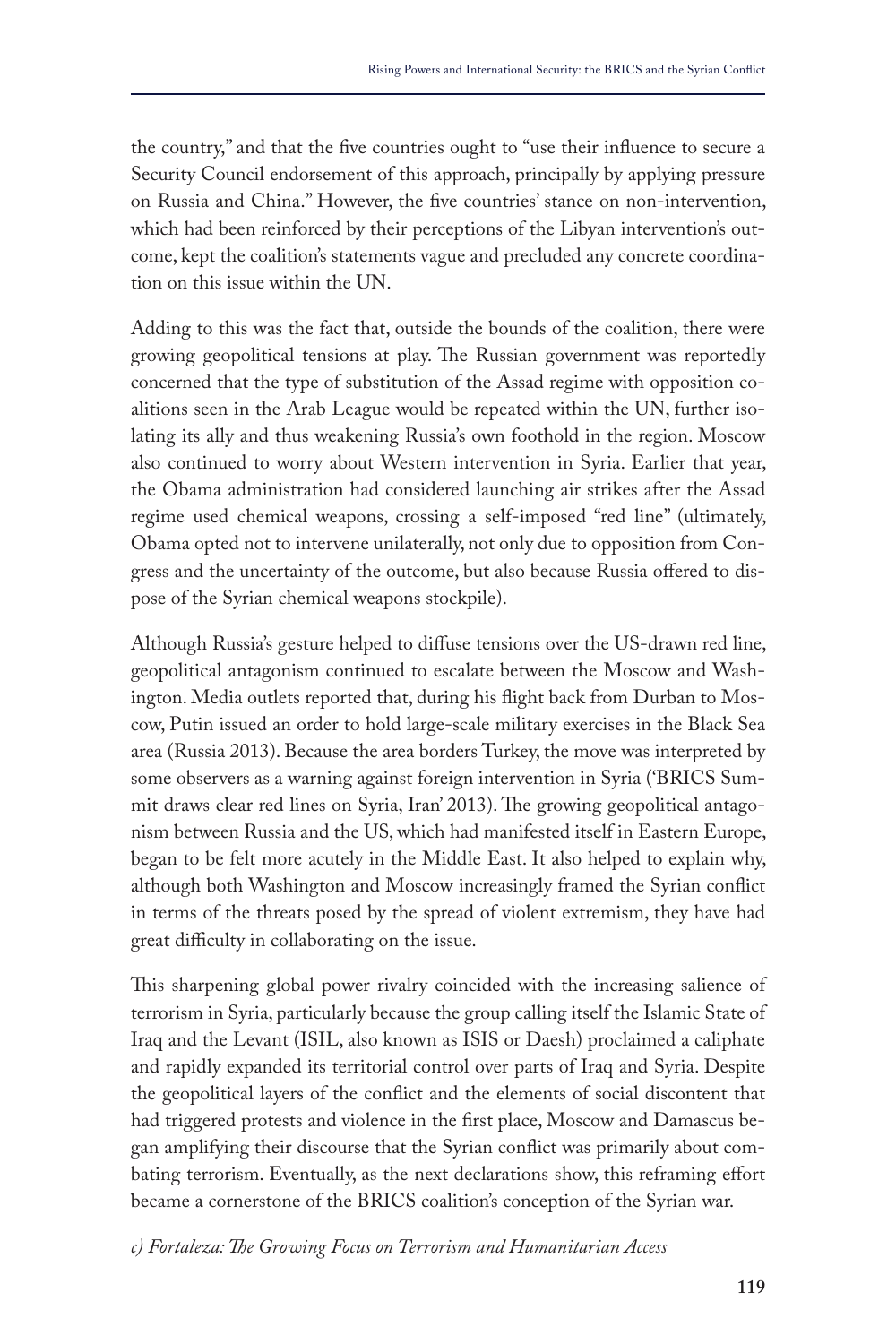In the summit held in Fortaleza, Brazil (6th Summit, July 15-16, 2014), the coalition's attention was heavily focused on economic cooperation, especially the launch of the BRICS New Development Bank (NDB) and the Contingent Reserve Arrangement (CRA). Development financing became the "path of least resistance" for the coalition—the area in which they found the most common interest and least obstacles to joint projects, and therefore the easiest path to institutionalizing the BRICS (Abdenur & Folly 2015).

However, international conflicts apart from Libya and Syria were looming large in the international agenda and prompting responses by both individual BRICS and the coalition as a whole. In September 2013, in a comment piece in the New York Times, Vladimir Putin had openly addressed the US government and the American people, cautioned against US intervention in Syria (Putin 2013). In February 2014, the international community's attention turned to Crimea. In the aftermath of the annexation, China, Brazil, India and South Africa (along with 54 other nations) all abstained from the UN General Assembly resolution criticizing the Crimea referendum, a move that was widely interpreted in the West as essentially supporting the Russian position (Diplomat 2014).

However, this backing was only partial: Brazil, India, China and South Africa were not among the ten states joining Russia in voting against the non-binding resolution ('UNGA A/RES/68/262 Territorial Integrity of Ukraine' 2014). The stance of the other BRICS regarding the Crimea crisis hinted at their future behavior with respect to the start of Russia's military intervention in Syria in 2015: a distancing that is read by many Western actors as tacit approval, and that can be explained as a decision to accommodate or even cave into their fellow BRICS member (Russia) so as to maintain the cohesiveness of the coalition.

Against this complex geopolitical backdrop, in its references to Syria the Fortaleza declaration ('Sixth Summit: Fortaleza Declaration and Action Plan' 2014) underscored the coalition's concern with the deteriorating humanitarian situation. The BRICS also reiterated that "there is no military solution to the conflict," highlighting "the need to avoid its further militarization" and stressing the necessity of a political solution through national dialogue and reconciliation. Here the BRICS were trying to de-link humanitarian issues from military intervention, since they felt that the former had been wrongfully used in the past to justify regime change by Western powers.

This time, however, the BRICS made a more specific call for a "complete ceasefire" and for the involved parties to "facilitate immediate, safe, full and unimpeded access for humanitarian organizations and agencies, in compliance with the UN Security Council resolution 2139." This is the first mention within the declarations of a more concrete mechanism that could open a path towards a political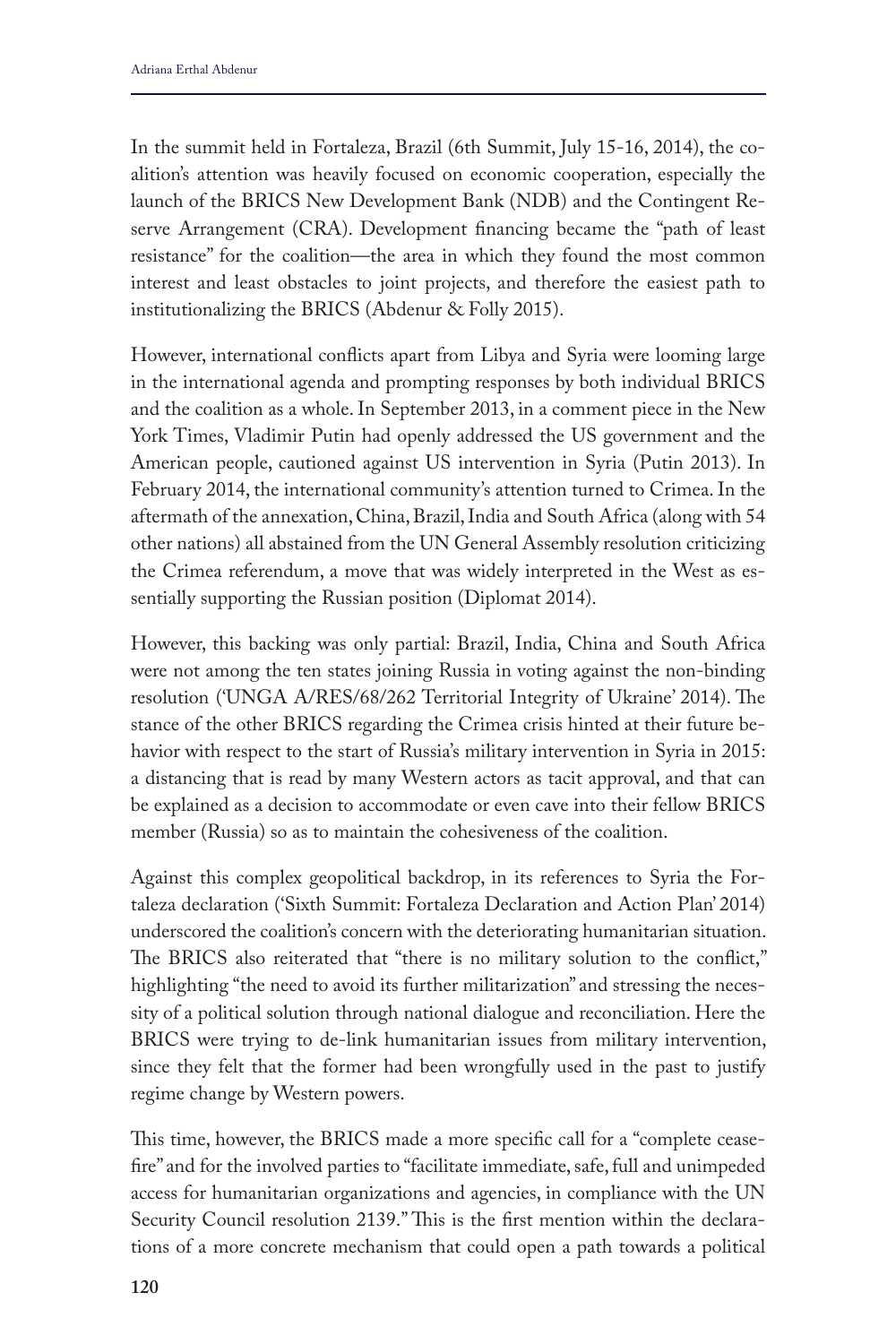solution, and it reflects some of the ideas that were arising in the UN-supported talks and that would eventually feature more prominently in Russia-US negotiations.

By that time, an investigative team appointed by the UN had confirmed the use of chemical weapons in the suburbs of Damascus and Aleppo, among others places, and in September 2013 the Assad regime had been pressured into agreeing to relinquishing its chemical weapons under the direction of the Organization for the Proscription of Chemical Weapons (OPCW) Executive Council and following UN Security Council resolution 2118 ('UNSC S/RES/2118' 2013). The BRICS continued to support other UN efforts at mediating the conflict, including the appointment of Staffan de Mistura as UN Special Envoy to Syria to help coordinate efforts to create dialogue channels for Syrian groups.

However, it was also in the Fortaleza declaration that the BRICS official discourse began to place an even stronger stress on terrorism as a salient aspect of the Syrian conflict. The term terrorism, in fact, begins to appear in clusters in the declarations, for instance with four references in just two contiguous sentences (emphasis mine):

*We reiterate our condemnation of terrorism in all its forms and manifestations, wherever it occurs. We are gravely concerned at the continued threat of terrorism and extremism in Syria. We call on all Syrian parties to commit to putting an*  end to terrorist acts perpetrated by Al-Qaeda, its affiliates and other terrorist *organizations.*

The attention paid to the idea of terrorism is not surprising given that three of the BRICS – Russia, India and China—list violent extremism among their main national threats, and that those governments often note the international connections of groups they consider to be terrorist<sup>4</sup>. In 2016, India and China, despite their history of modulated antagonism on security issues, have begun cooperating bilaterally on terrorism issues (Dasguptal 2016). There is thus not only some parallels in these three countries' discourses regarding terrorism, but also concrete mechanisms through which they begin to collaborate on this issue.

Brazil and South Africa, on the other hand, have been more critical or aloof from debates about terrorism, either due to skepticism about the labeling of many<sup>5</sup> insurgent or separatist groups as such for political reasons, or due to the relative

<sup>4</sup> The Russian government has a strong discourse of combating terrorism among Muslim insurgents in Chechnya, Dagestan and other parts of the country and has expressed concerns about extremist groups' international ties. The Chinese government labels separatist groups in Xinjiang, especially those of Uyghur origin, as terrorists whose networks receive support from Central Asia. And India accuses militant groups of terrorism, claiming they receive support from networks in Pakistan.

<sup>5</sup> Interview with Brazilian diplomat, Brasília, May 2016.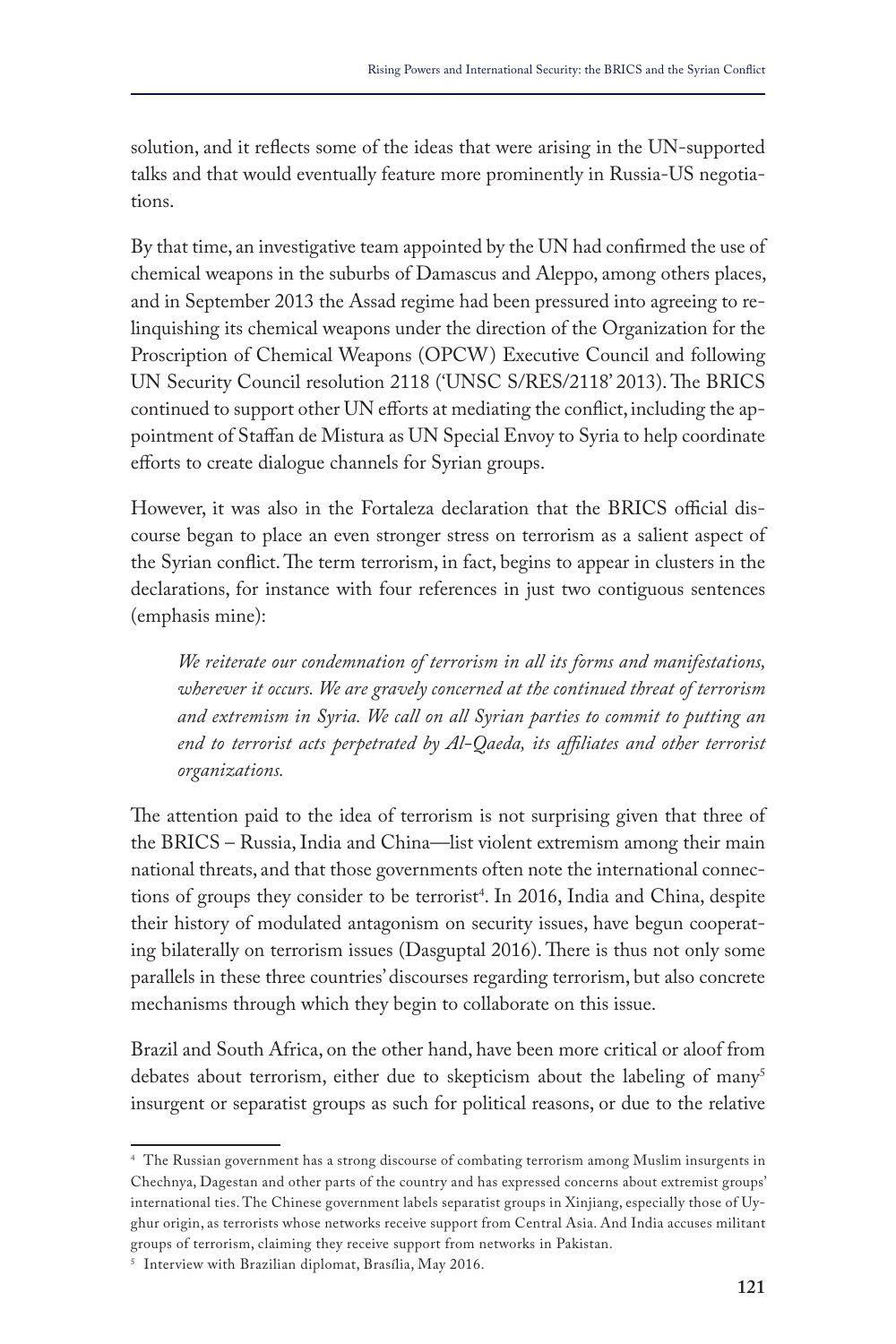distance (geographic) from major terrorist attacks to date. This discrepancy, in turn, suggests that Russia has found in China and India support for its efforts to focus the coalition's attention more heavily on the issue of terrorism, thereby strengthening the justification for any future intervention by Russia.

Some degree of agreement among Russia, China and India on this issue may also be attributable to the fact that all three countries have not only maintained full diplomatic ties to the Syrian government, but also kept their embassies in Damascus. Brazil and South Africa, on the other hand, have also maintained bilateral relations with the Syrian government, but at a lower level of intensity: Brazil has kept only a consulate after evacuating its diplomats to Beirut; South Africa's ambassador to Egypt is accredited on a non-residential basis to Syria, since there is no South African mission in Damascus ('The Syrian Arab Republic' n.d.).

The declaration also mentions the Syrian presidential elections, held on June 3, 2014— the first multi-candidate election in decades since the Ba'ath party first came to power in a coup. The elections had been denounced by opposition groups as unfair, and there were reports, especially in Western media, of boycotts by domestic and foreign-based Syrian opposition groups and of voting not taking place in large parts of the country, especially areas under rebel and Kurdish militia control (Barnard 2014). Although the Fortaleza declaration only references the elections in passing, by adopting a neutral stance the BRICS in essence declined to align with the (mostly Western) condemnations of the electoral process that ended in a landslide victory for Assad. Again, this stance indicates that Moscow began to exert increasing influence over the production of a collective discourse by the BRICS coalition on the Syrian conflict, including with respect to the political dynamics of the civil war.

## *d) From Ufa to Goa: Before and After Russia's Military Intervention*

The next BRICS joint declaration ('VII BRICS Summit UFA Declaration' 2015), issued in Ufa, Russia (7<sup>th</sup> summit, held July 8-9 2015), was published shortly before the start of Russian military intervention in the Syrian Civil war. The stress on the role of terrorism in the Syrian conflict was once again reflected in the summit document, which underscored the "growing threat of international terrorism and extremism in the region." However, this focus featured an innovation in comparison to the previous declaration: in the Ufa document, the BRICS invoked specific and related UN instruments, calling for the "strict implementation by the international community of all provisions of the UN Security Council resolutions 2170, 2178 and 2199, particularly dealing with suppression of financing and other forms of supporting terrorists, as well as for compliance with universally recognized norms of international law related to countering terrorism and extremism, including the principles of respect for the sovereignty of the states." ('Security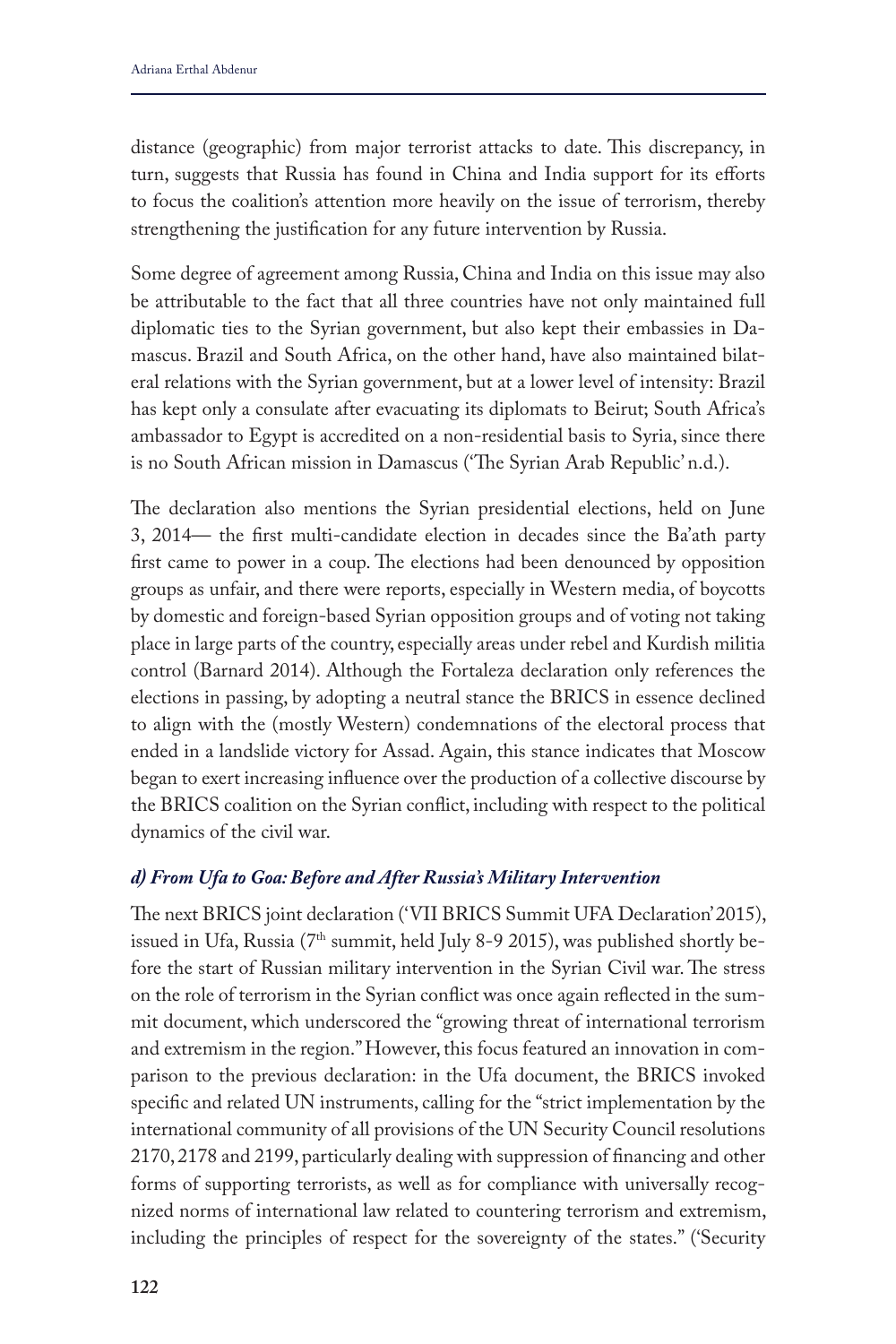Council Adopts Resolution 2170 (2014) Condemning Gross, Widespread Abuse of Human Rights by Extremist Groups in Iraq, Syria | Meetings Coverage and Press Releases' 2015) In addition to situating the issue of terrorism within UN debates and initiatives, the Ufa declaration also linked terrorism to geopolitics, referencing the "spillover effects of the instability in Iraq and Syria resulting in growing terrorist activities in the region, and urge all parties to address the terrorist threat in a consistent manner".

Regarding the humanitarian crisis, the BRICS once again expressed concern with the deteriorating situation, but this time condemning "the politicization of humanitarian assistance in Syria," in particular noting "the continuing negative impact of unilateral sanctions on the socio-economic situation in Syria." The section refers, in general terms, to the debate that was intensifying at that time surrounding the delivery of aid to besieged Syrian towns and the rapidly deteriorating situation in Aleppo, and escalating accusations between the US and Russia that the other was politicizing humanitarian aid by creating obstacles for the delivery of aid.

In the document, the coalition openly supports Russia's political role in trying to push for a solution, but—whereas the coalition once underscored the importance of a UN-led solution, by Ufa the BRICS begin to praise Moscow's initiatives outside of UN bounds, especially its hosting of two rounds of informal meetings with Syrian groups, in January 2015 ('Press release on the start of an inter-Syrian meeting in Moscow' 2015) and in March 2015 (after which Russian Foreign Minister Sergey Lavrov met with de Mistura ('Press release on Sergey Lavrov's meeting with Staffan de Mistura' 2015). These meetings were held after the UNbacked Geneva II Conference, in early 2014, failed to produce a solution to the crisis<sup>6</sup>, and to some extent the coalition's stance reflected the broader international community's growing fatigue with the UN-brokered process, as well as the growing (if silent) recognition that the US and Russia had made themselves into the most indispensable actors in any political solution to the conflict, at least for initial steps such as a general cease-fire arrangement.

Just weeks after the Ufa declaration was issued, however, Russia assumed a direct military role in Syria. The intervention was launched in September 2015, following an official request from the Syrian government for military assistance against rebel and jihadist groups. After Russia's upper house granted permission, Russia carried out air strikes (naming Daesh as the official target) by aircraft stationed in the Khmeimim base, southeast of Latakia. The strikes primarily targeted areas of northwest Syria concentrating military groups opposing the Syrian government, including the Syrian National Coalition, Daesh, al-Nusra Front (al-Qaeda

<sup>6</sup> These consultations were met with mostly negative reactions outside of Russia (AE article, etc) and some analysis believe it was an attempt to unite a more pro-regime opposition.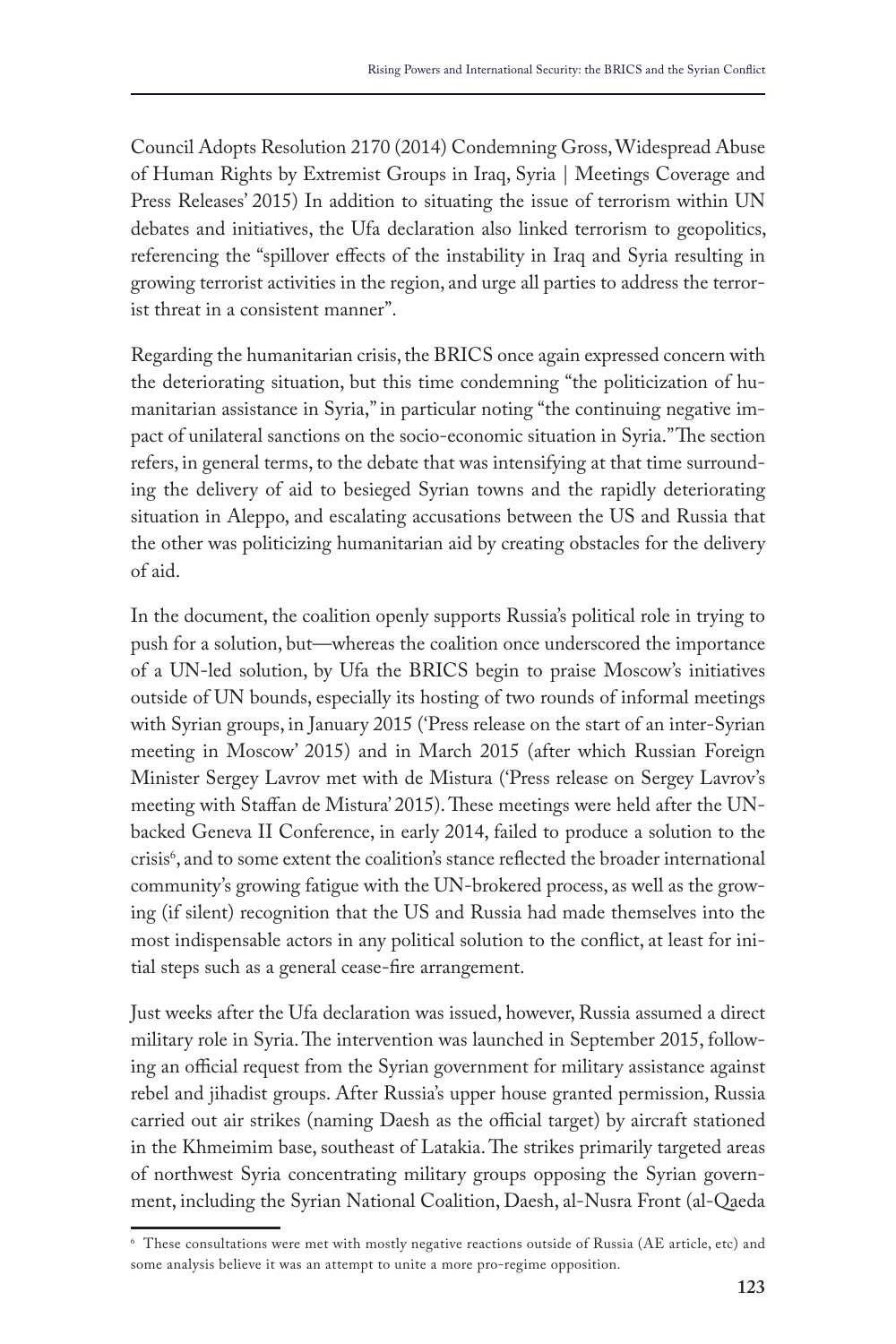in the Levant), and the Army of Conquest ('Russia carries out first air strikes in Syria' 2015). In addition, Russian military advisors and special operations forces, the Spetsnaz, were sent to Syria, and naval infantry were used to secure a port in Tartus and the area surrounding an airfield in Latakia, as well as to help seize the historic site of Palmyra from Daesh.

That fall, the International Syria Support Group (ISSG), a working group formed to find a political solution to the crisis, was formed during the Vienna Talks of November 2015, with the US and Russia as co-chairs. While Intra-Syrian Talks, mediated by de Mistura's team, have been tailored towards bringing together the different Syrian warring parties, the ISSG became, in effect, a platform for attempts to negotiate among the geopolitical players in the war. China was also among the founding members, while Brazil, India, and South Africa have stayed out of the working group—signaling another distancing in level of engagement between the two BRICS that hold permanent seats at the UNSC, and the three that do not.

In February, Russia led an intensive bombardment of Aleppo, with major casualties and displacement of civilians adding to the outflow of refugees into neighboring countries and other regions. The Russian intervention was a major geopolitical landmark, in that it was the first time that Russia launched a major military incursion beyond the borders of the former Soviet Union since the end of the Cold War. Moscow's initiative was presented by both the Russian government and its Syrian ally as an effort to combat terrorism, and Assad personally thanked Putin during a surprise visit to Moscow (The Guardian n.d.). While the other BRICS have not put "boots on the ground," China has announced that it will step up not only humanitarian assistance to Syria, but that it has also discussed with Damascus the idea of boosting bilateral defense cooperation by training Syrian troops ('China "to provide aid, enhance military training" in Syria – top army official' 2016).

The BRICS declaration for the 2016 summit, due to be released at the Goa, India summit in October, will thus the first BRICS statement issued after Russia assumed a direct military role in the Syrian conflict. In the preparations leading up to the summit, the coalition held a meeting of BRICS security advisers to hammer out parts of the security agenda for Goa. According to Indian media outlets, in addition to deepening defense and military cooperation ties among the five countries, the meeting was expected to "focus firmly on terrorism, the Syria situation and developments related to the South China Sea (Gupta 2016)". One major newspaper reported that "India wants BRICS countries to forge a common front against terrorism in the subcontinent and would like to see the Islamic State rooted out of Syria. (Gupta 2016)" However, as of this writing the coalition lacks any mechanism for sharing intelligence or devising cooperative approaches to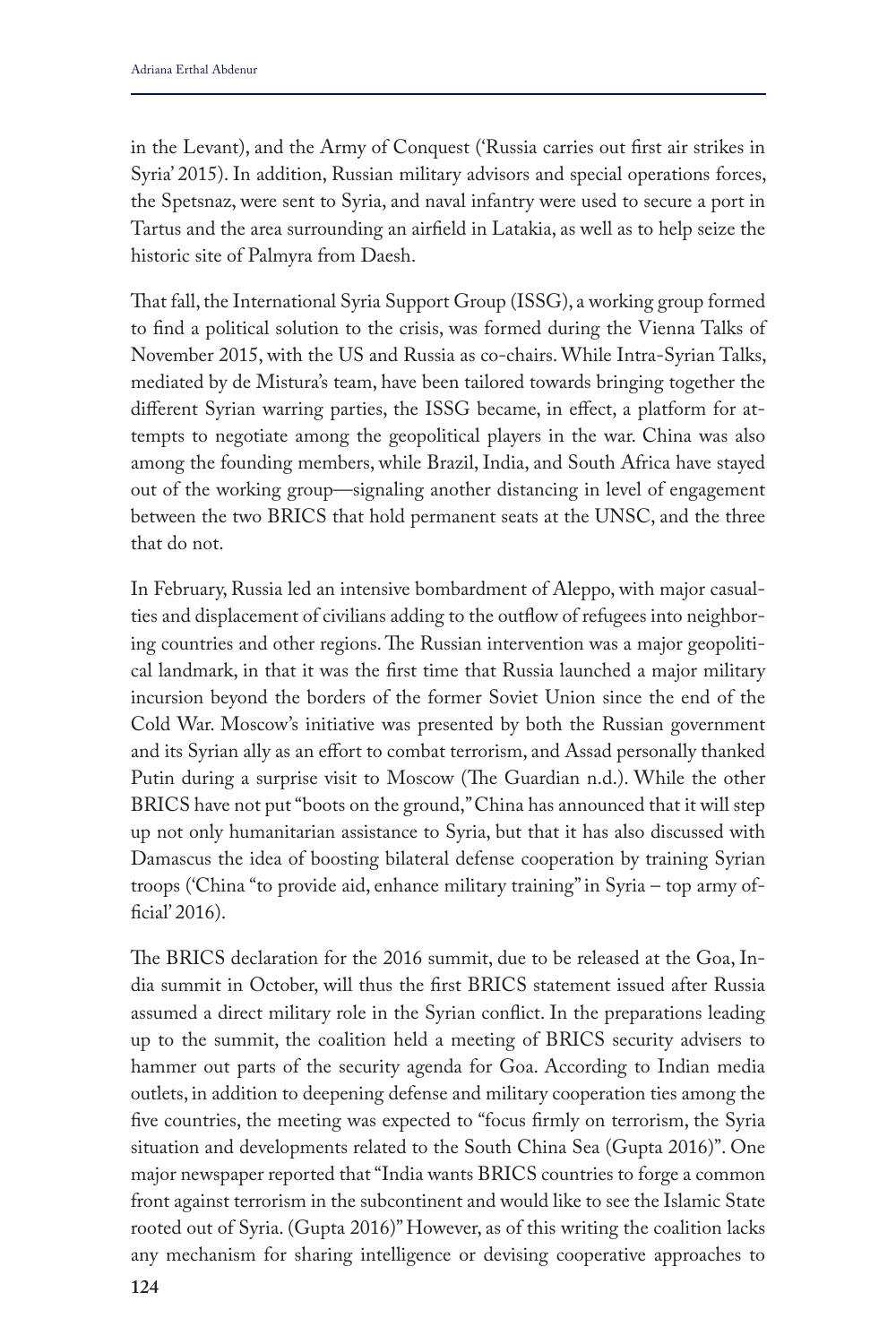violent extremism, including the Syrian context, so any decisions that come out of these initiatives are likely to remain at the discursive level.

The timing may also be related to the efforts by Moscow and Washington to implement a lasting cease-fire, although during the September 2016 General Assembly that initial effort floundered in part due to violations of the cessation of hostilities by both sides. Nonetheless, the BRICS defense adviser's meeting agenda shows that the Syrian conflict has entered the BRICS discussions at several levels, from head of state to ministerial, as part of a broader agenda on conflict hotspots, and that other BRICS, especially India and China, are likely to back Russia's efforts to underscore the role of terrorism in the Syrian civil war, as reflected in the past three BRICS declarations. In turn, the attention paid by the BRICS coalition has generated new expectations about the role it could play in helping the Middle East in 2015, for instance, Jeenah (2015) appealed to the BRICS to use the New Development Bank to finance infrastructure projects in the countries that have been receiving the bulk of Syrian refugees (Turkey, Lebanon, Jordan, Iraq and Egypt), noting that—although the UN has estimated that these countries would collectively need US\$5.5 billion in 2015 alone to fund their response to the Syria crisis, their status as middle income countries within the World Bank loan scheme renders them ineligible to receive certain kinds of assistance from the established development financing organizations. This gap, in turn, creates an opportunity for the BRICS to have a direct and positive effect in the Middle East by attenuating some of the spillover effects from the Syrian crisis.

# **Conclusion**

This paper has explored the relevance of a loose coalition of rising powers, the BRICS, in international security by analyzing their stances towards, and roles in, the Syrian conflict. Unlike an established multilateral organization, this "platform of convenience" is part of a fluid, interlocking network of multilateral arrangements that give individual actors multiple arenas in which to negotiate (or avoid) agenda items. The role of the BRICS in international security must be understood within this broader context of forum-shopping, which is enabled by the decentralization of global governance and the emergence of new coordinating platforms like the BRICS, IBSA, or the G-20.

Despite finding more common ground in economic and development issues than in security ones, the BRICS coalition has repeatedly positioned itself with respect to specific armed conflicts, particularly Libya and Syria. In the case of the Syrian war, the BRICS stances are at first vague statements expressing the wish for peace, but over time—even if the coalition has at no point suggested a concrete path to resolving the crisis—its official statements have come to include support for specific mechanisms that emerged either through the UN or outside of that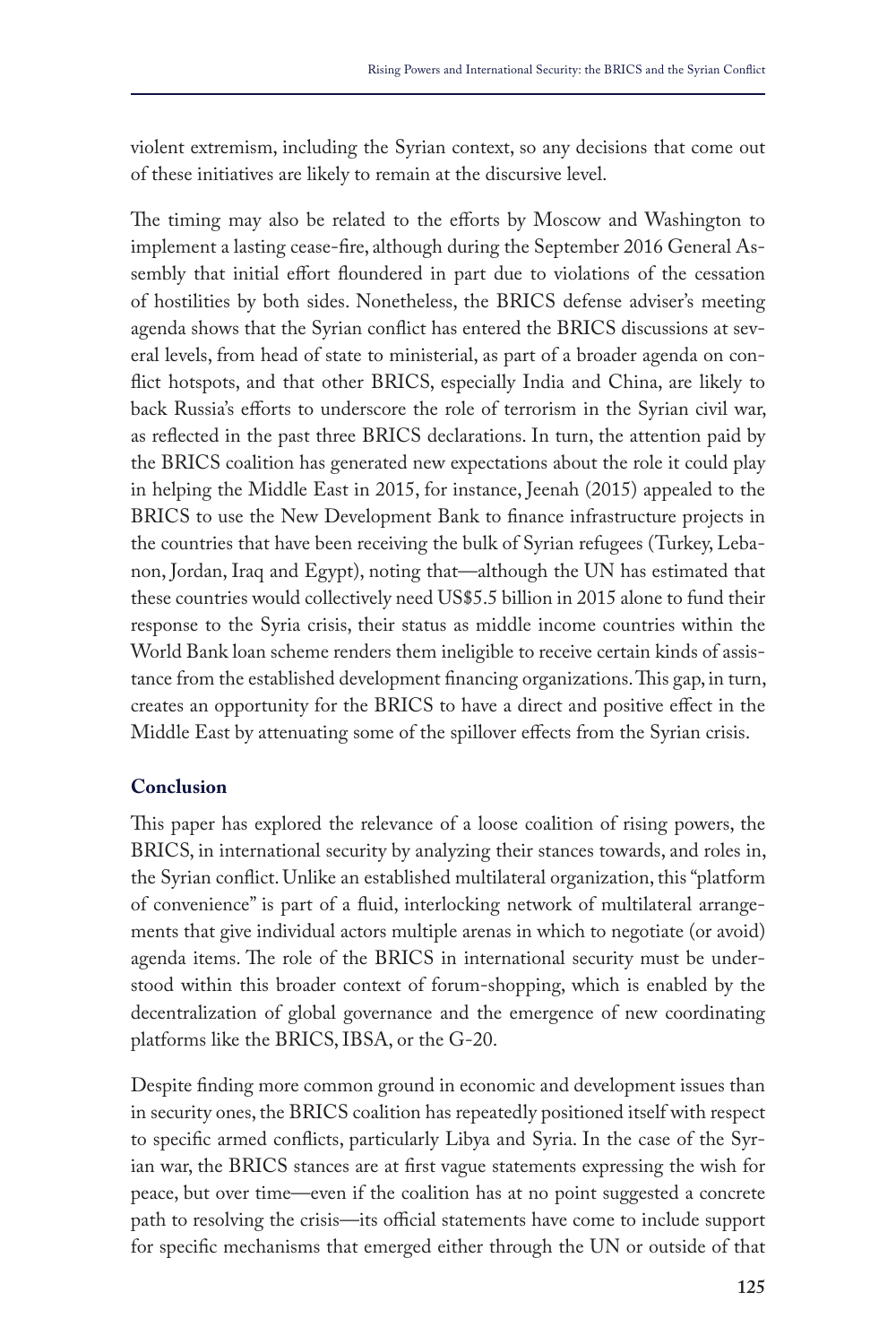#### architecture.

In the first years of the BRICS coalition's existence, the central theme in international security that the four countries (later five, with the 2011 inclusion of South Africa) grappled with was the military intervention in Libya and its aftermath. While these countries' respective positions on non-intervention were neither equivalent nor completely rigid, they reached a point of convergence in their common criticism of the way in which R2P was invoked to justify the military intervention. The related normative debates at the UN over the use of force, as along with the failure to stabilize Libya, helped to shape the BRICS' collective stance on the Syrian conflict early on in the civil war. More specifically, the five countries either opposed or refused to endorse military intervention by the international community on the same grounds as had been drawn upon in the case of Libya—stances that filtered into their annual summit declarations. And, although other factors helped block military intervention in Syria via the UN or by the US (whether unilaterally or via an ad hoc coalition), the BRICS proved to be a relevant force by essentially acting as a "norms blocker", that is, restraining the application of R2P in Syria. The coalition did not, however, engage in norms entrepreneurship, although some of its member states, primarily Brazil and China, made partial attempts to refine or revise the R2P normative framework.

By the 2013 BRICS Summit in Durban, the Syria conflict loomed large on the coalition's security agenda. Although the democratic BRICS member states, working through the separate IBSA platform, briefly attempted to mediate the intensifying conflict, they were unable to achieve concrete results, and the initiative went unacknowledged in BRICS documents. Their membership overlap notwithstanding, there are significant differences in the collective identities, agendas, and level of institutionalization of these two coalitions; and the BRICS' official positions and documents reflect a desire to develop and institutionalize a collective agency in its own right, including in the security realm. At any rate, since then IBSA has lost political clout, appearing less and less among the foreign policy priorities of its member states. Meanwhile, the BRICS—economic deceleration and some political changes in member states notwithstanding—has expanded in relevance by launching new institutions, such as the NDB, and by diversifying the topics covered in summits and ministerial meetings.

The single biggest factor in reshaping the BRICS discourse on Syria, however, has to be explained in light of the preferences and behavior of a single state: namely, Russia's increased engagement with armed conflict, first through its role in the Crimea crisis and, more recently, through its open support for the Assad regime and direct entry into the Syrian conflict. Although the Russian perspective on Crimea was that it was reincorporating a region that was inhabited predominantly by ethnic Russians, to Western countries the annexation represented a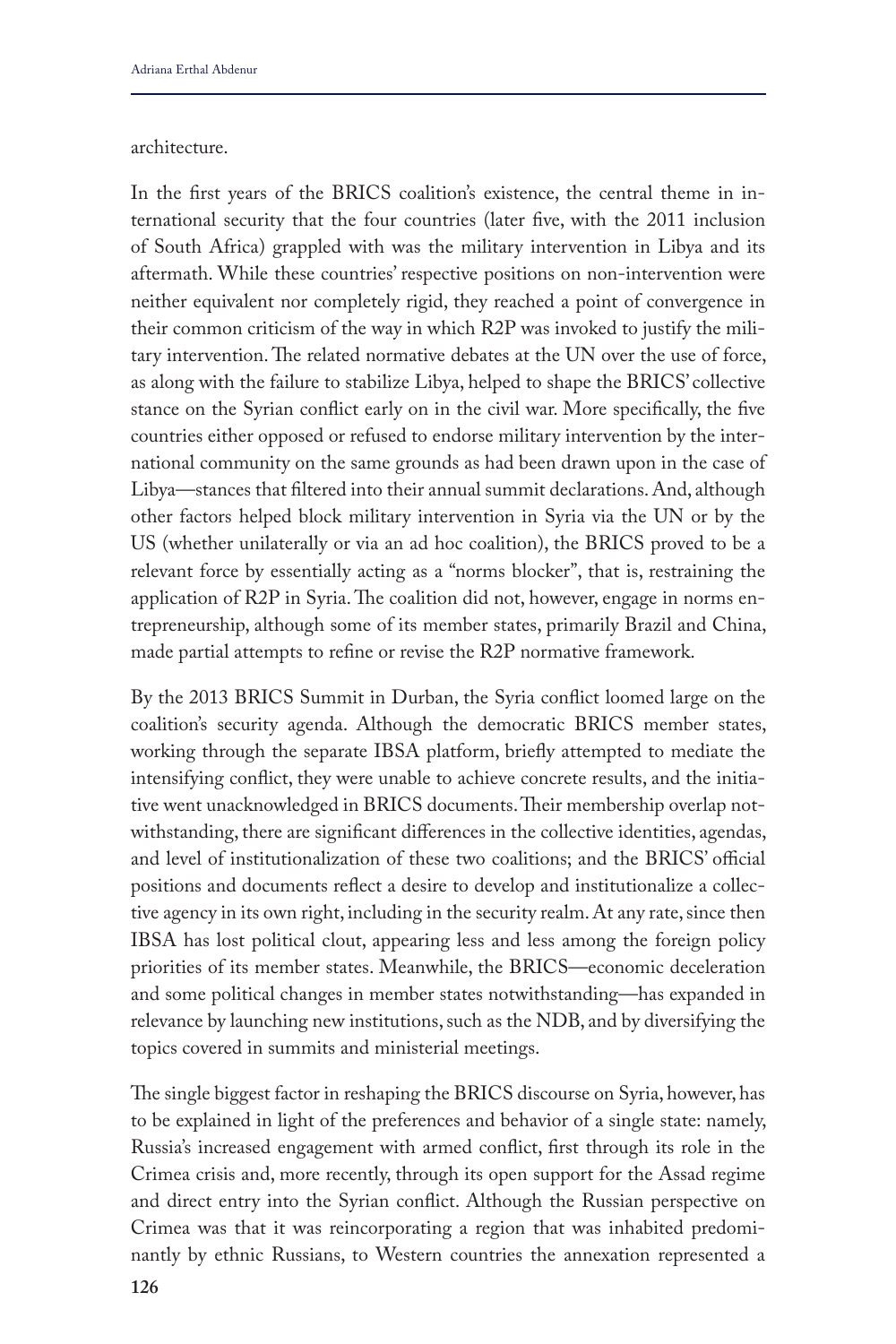hypocritical infringement of the same concept of national sovereignty that Russia tends to defend within the UN. The case of Crime ended up creating some tension in the BRICS' collective defense of the concept of sovereignty in security issues--although it was not abandoned altogether, as the successive summit declarations show. Russia's role in the Syrian war also posed some contradictions for the BRICS' insistence that a political solution through inclusive negotiation is the only solution to the crisis, because the growing alignment between Moscow and Damascus makes the coalition, by association, closer to one of the parties in the conflict, even if this alignment is indirect and tacit. At any rate, the ties between Moscow and Damascus increase the likelihood that the Assad regime will also remain an indispensable actor in the resolution of the war.

Over the past two years, as Daesh and, to a lesser extent, al-Nusra become more salient in media reports and political discourse around the Syrian conflict, Russia's direct participation in the conflict has caused the BRICS collectively to reframe the civil war heavily (and excessively narrowly) in terms of terrorism. Russia is unlikely to be the sole driving force behind this effort, since both China and India also have strong interest in fighting terrorism, in part because they face separatist groups internally that are categorized as such by those respective governments. However, the same cannot be said of South Africa and especially Brazil, whose diplomatic discourse, quite on the contrary, has often been skeptical or openly critical of how categories such as terrorism are invoked to legitimize military action. The fact that the concept of terrorism has come to permeate the BRICS' collective stance on Syria suggests that Moscow, Beijing, and New Delhi have had a strong influence on the coalition's perspectives on the conflict, and that these member states are likelier to find common stances if not concrete cooperation over this issue.

A third ambiguity arising in the BRICS declarations concerns the coalition's view of the UN as the most legitimate venue for engaging with the conflict and of the mechanisms established by the organization in order to work towards a peaceful resolution. While the BRICS coalition is far from the only actor expressing frustration at the lack of progress stemming from the Geneva talks—in addition to Russia and the US, various actors in the Middle East, including Egypt and the Arab League, have supported other mediation arrangements—their stance on the Syrian conflict is shaped in part by their sometimes ambivalent view of the UN itself: even as the BRICS uphold the UN as the most legitimate venue for collective action, the coalition is also increasingly willing to endorse mediation initiatives for Syria undertaken outside of its architecture, especially when driven by Russia. Given that the BRICS is itself something of a selective "outsiders' group"—albeit a reformist rather than one—it finds it easier to toggle between UN-led solutions and arrangements undertaken outside of that architecture altogether.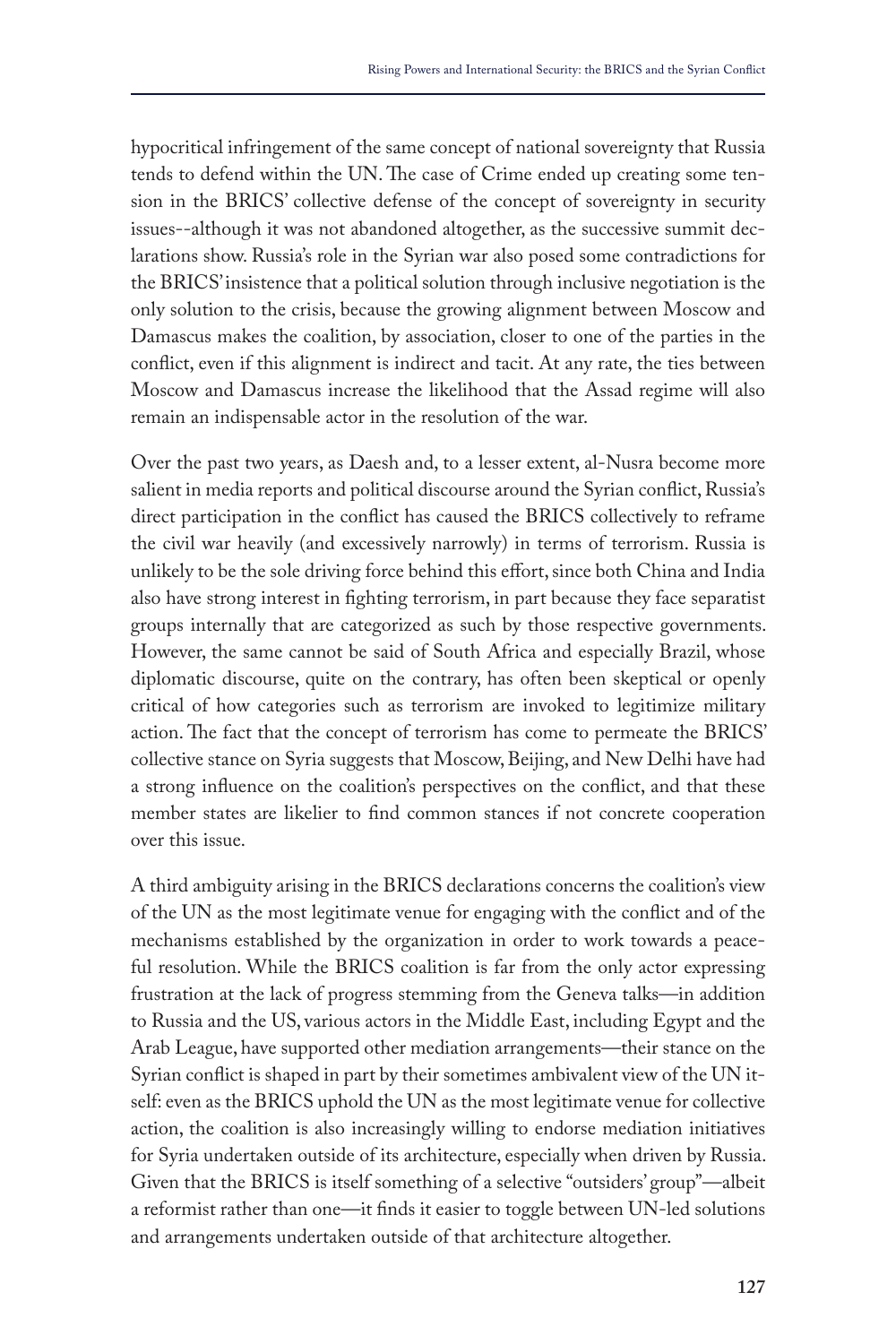Thus, even though among the BRICS countries Russia is by far the most directly involved actor in the Syrian conflict, the coalition as a whole remains an important (if not indispensible) actor in the Syrian conflict, whether this relevance is expressed through engagement (military, mediation or otherwise) or disengagement. Given the receptivity of the Assad regime to the BRICS, it is not implausible that, in the case of a conflict resolution scenario in which the regime remains an important actor, there will be concrete demands for peacebuilding efforts by the BRICS, whether collectively—for instance, through the NDB—or individually. Given their experiences in infrastructure construction, technical cooperation, social policy experiments, and South-South cooperation more broadly, these states may end up shaping post-conflict reconstruction in Syria and development in its neighboring countries, provided also that the BRICS states remain "rising" (rather than stagnant or submerging) powers willing to engage hands-on outside their own vicinities.

Future research on the role and relevance of the BRICS, however, still needs to be deepened and broadened. There is, for instance, a considerable lacuna in the analysis of individual BRICS states' history, interests, and roles in Syria and the broader region. The coalition, after all, may be more than the sum of its parts, but—as the case of Russia and the Syrian conflict shows—it remains a loose platform for coordinating positions, and as a result, its stances and behavior can be strongly influenced by the preferences and limitations of one or more of its members, depending on the issue at hand. Finally, more research is needed on how different Syrian actors, whether the Assad regime itself, rebel groups, or other geopolitical players involved in the conflict, view the BRICS's relevance to the conflict and its resolution. These lines of research would help to elucidate whether, and to what extent, the BRICS will become more important players not only in normative debates about international security, but also concrete cases of major armed conflict, in the Middle East and other regions.

### **Bio**

Adriana Erthal Abdenur (PhD Princeton, AB Harvard) is a Fellow at the Instituto Igarapé, in Rio de Janeiro. She researches and publishes on the role of rising powers, including the BRICS, in international security and development. Recent publications include articles in the journals Cambridge Review of International Affairs, Global Governance, Third World Quarterly, Journal of Peacebuilding & Development, IDS Bulletin, and Africa Review. She co-wrote the book India China: Rethinking Borders and Security (University of Michigan Press, 2016) and edited, with Thomas G. Weiss, the book Emerging Powers at the UN (Routledge, 2016).

#### **References**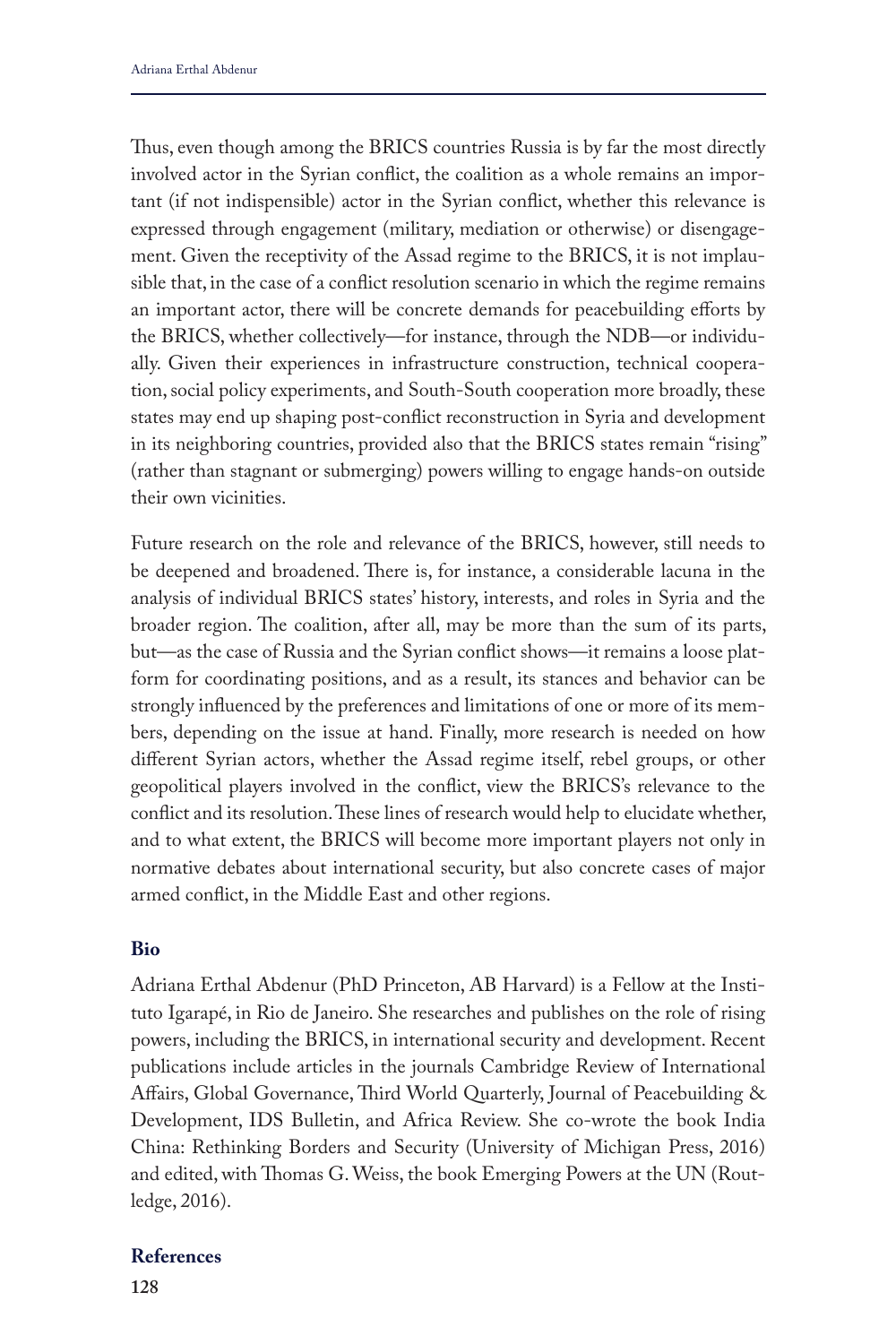- Abdenur, AE & Folly, M 2015, 'The New Development Bank and the Institutionalization of the BRICS', Revolutions: Global Trends & Regional Issues, vol. 3, no. 1, pp. 66–92.
- Acharya, A 2014, The end of American world order, Polity Press, Cambridge.
- Action Group for Syria Final Communiqué 2012, UN, retrieved September 30, 2016, from <http://www.un.org/News/dh/infocus/Syria/FinalCommunique-ActionGroupforSyria.pdf>.
- Adams, S 2015, Failure to Protect: Syria and the Security Council, Global Centre for the Centre for the Responsibility to Protect, retrieved September 30, 2016, from <http://www.globalr2p.org/media/files/syriapaper\_final.pdf>.
- Barakat, S & Pethiyagoda, K 2015, 'Not just a gas station: India's broader interests in the Middle East | Brookings Institution', Brookings, retrieved September 30, 2016, from <https://www.brookings.edu/blog/order-fromchaos/2015/07/01/not-just-a-gas-station-indias-broader-interests-in-themiddle-east/>.
- Barnard, A 2014, 'Assad's Win Is Assured, but Limits Are Exposed', The New York Times, retrieved September 30, 2016, from <http://www.nytimes. com/2014/06/04/world/middleeast/amid-fear-and-pressure-syrians-votefor-president.html>.
- Bellamy, AJ 2011, Global Politics and the Responsibility to Protect: From Words to Deeds 1 edition., Routledge, London ; New York.
- Bishku, MB 2010, 'South Africa and the Middle East | Middle East Policy Council', Middle East Policy Council Journal, vol. 17, no. 3, retrieved September 30, 2016, from <http://www.mepc.org/journal/middle-east-policy-archives/ south-africa-and-middle-east>.
- 'BRICS Sanya Declaration, 2011' 2011, BRICS Information Centre University of Toronto, retrieved September 30, 2016, from <http://www.brics.utoronto. ca/docs/110414-leaders.html>.
- 'BRICS Summit draws clear red lines on Syria, Iran' 2013, The BRICS Post, retrieved September 30, 2016, from <http://thebricspost.com/brics-summitdraws-clear-red-lines-on-syria-iran/>.
- 'China "to provide aid, enhance military training" in Syria top army official' 2016, RT International, retrieved September 30, 2016, from <https://www. rt.com/news/356161-china-syria-military-training/>.
- Dasguptal, S 2016, 'India, China agree on terrorism issue amid Azhar controversy - Times of India', The Times of India, retrieved September 30, 2016, from <http://timesofindia.indiatimes.com/india/India-China-agree-on-terrorismissue-amid-Azhar-controversy/articleshow/54550860.cms>.
- De Carvalho, B & de Coning, C 2013, Rising powers and the future of peacekeeping and peacebuilding, NOREF: Norwegian Peacebuilding Resource Centre, re-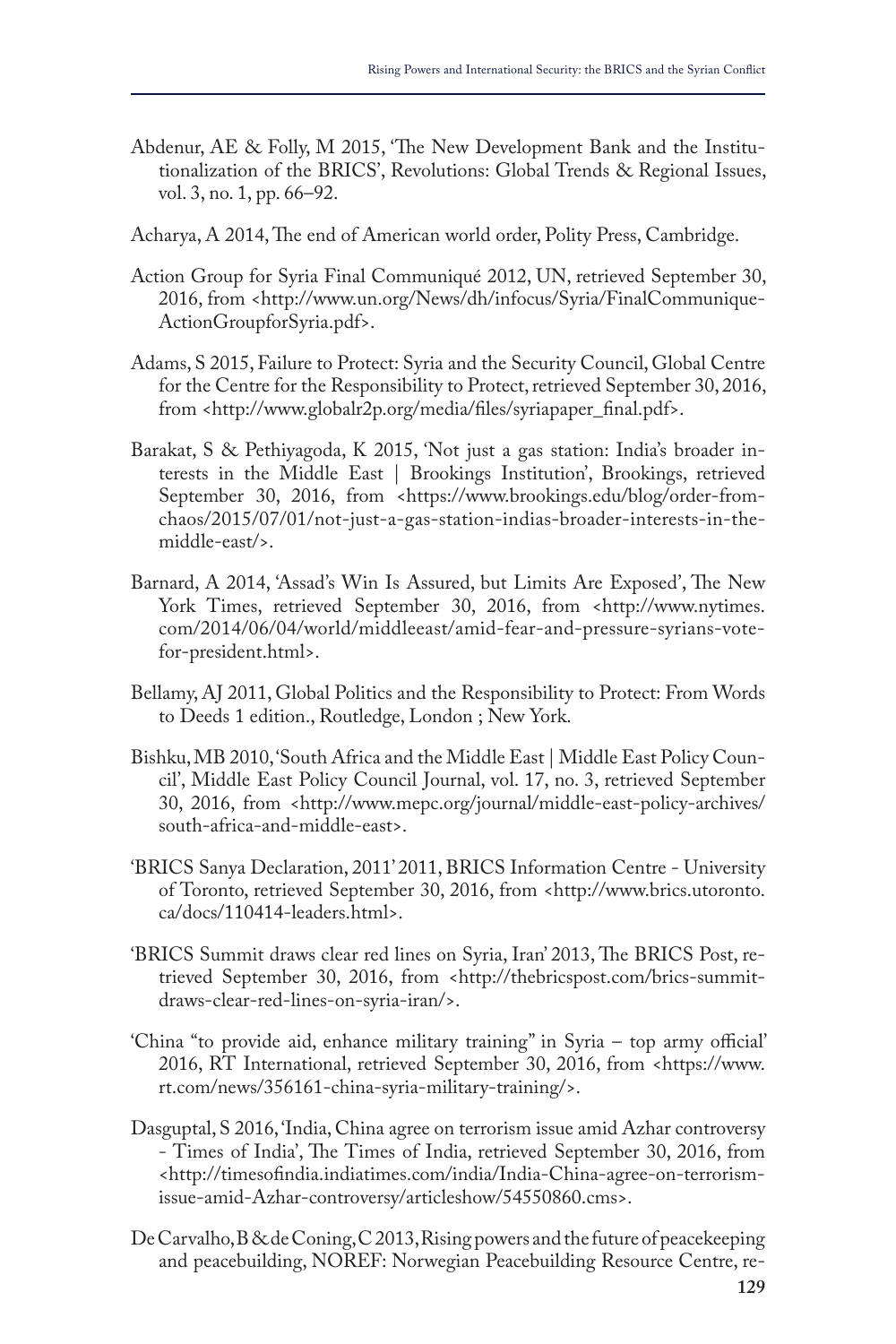trieved September 30, 2016, from <https://www.researchgate.net/profile/Cedric\_De\_Coning/publication/281345057\_Rising\_Powers\_and\_the\_Future\_ of\_Peacekeeping\_and\_Peacebuilding/links/55e2dbb108aecb1a7cc83e88. pdf>.

- Dikshit, S 2011, 'Assad admits to "some mistakes" before IBSA delegation', The Hindu, retrieved September 30, 2016, from <http://www.thehindu.com/ news/international/assad-admits-to-some-mistakes-before-ibsa-delegation/ article2346171.ece>.
- Diplomat, ZK, The 2014, 'Why Did BRICS Back Russia on Crimea?', The Diplomat, retrieved September 30, 2016, from <http://thediplomat.com/2014/03/ why-did-brics-back-russia-on-crimea/>.
- Feng, C 2015, Embracing Interdependence: The Dynamics of China and the Middle East, Brookings Doha Center, retrieved September 30, 2016, from <https://www.brookings.edu/wp-content/uploads/2015/03/En\_Chaoling-Feng\_Web.pdf>.
- 'Fifth Summit: eThekwini Declaration and Action Plan' 2013, BRICS Brazil Ministry of External Relations, retrieved September 30, 2016, from <http:// brics.itamaraty.gov.br/category-english/21-documents/69-fifth-summit>.
- 'Fourth Summit: Delhi Declaration and Action Plan' 2012, BRICS Brazil Ministry of External Relations, retrieved September 30, 2016, from <http://brics. itamaraty.gov.br/category-english/21-documents/68-fourth-summit>.
- Fung, CJ 2016, China and the Responsibility to Protect: From Opposition to Advocacy, United States Institue of Peace, retrieved September 30, 2016, from <http://www.usip.org/sites/default/files/PB205-China-and-the-Responsibility-to-Protect-From-Opposition-to-Advocacy.pdf>.
- Gladstone, R & Droubi, H 2013, 'Syria's Assad Seeks Help from BRICS Countries', The New York Times, retrieved September 30, 2016, from <http://www. nytimes.com/2013/03/28/world/middleeast/syrias-developments.html>.
- Gupta, S 2016, 'BRICS security advisers to meet in India to hammer out Goa summit agenda', Hindustan Times, retrieved September 30, 2016, from <http://www.hindustantimes.com/india-news/brics-security-advisers-tomeet-in-india-to-hammer-out-goa-summit-agenda/story-wCux3ZuqvFN-N9xBJSgapQL.html>.
- Hurrell, A 2006, 'Hegemony, liberalism and global order: what space for wouldbe great powers?', International Affairs, vol. 82, no. 1, pp. 1–19.
- Laïdi, Z 2012, 'BRICS: Sovereignty power and weakness', International Politics, vol. 49, no. 5, pp. 614–632.
- Laskaris, S & Kreutz, J 2015, 'Rising powers and the responsibility to protect: will the norm survive in the age of BRICS?', Global Affairs, vol. 1, no. 2, pp. 149–158.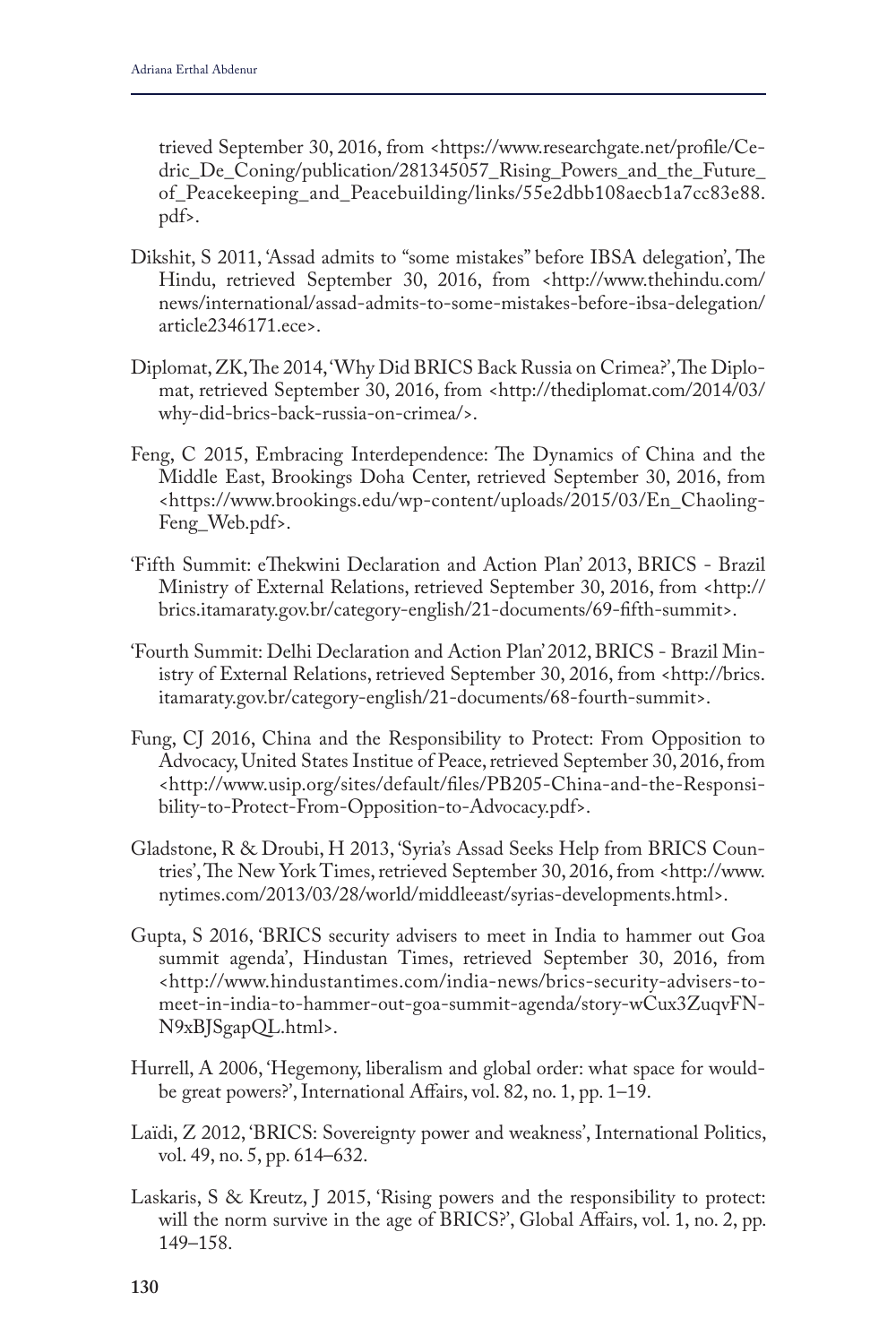- Lynch, C 2011, 'The allies hit a wall of BRICS on Syria in the U.N. Security Council', Foreign Policy, retrieved September 30, 2016, from <https://foreignpolicy.com/2011/06/14/the-allies-hit-a-wall-of-brics-on-syria-in-theu-n-security-council/>.
- 'Moaz al-Khatib: Address to the Arab League' 2013, Carnegie Endowment for International Peace, retrieved September 30, 2016, from <http://carnegieendowment.org/2013/11/18/moaz-al-khatib-address-to-arab-leaguepub-51383>.
- Odeyemi, C 2016, 'Re-emerging Powers and the Impasse in the UNSC over R2P Intervention in Syria', Strategic Analysis, vol. 40, no. 2, pp. 122–149.
- Parello-Plesner, J & Duchâtel, M 2015, China's Strong Arm: Protecting Citizens and Assets Abroad, IISS: The International Institute for Strategic Studies.
- Patrick, S 2010, 'Irresponsible Stakeholders? The Difficulty of Integrating Rising Powers', Foreign Affairs, vol. 89, no. 6, pp. 44–53.
- 'Press release on Sergey Lavrov's meeting with Staffan de Mistura' 2015, Ministry of Foreign Affairs of the Russian Federation, retrieved September 30, 2016, from <http://archive.mid.ru//brp\_4.nsf/0/6DFCBD1284DDC53143257DF C005248FA>.
- 'Press release on the start of an inter-Syrian meeting in Moscow' 2015, Ministry of Foreign Affairs of the Russian Federation, retrieved September 30, 2016, from <http://archive.mid.ru//bdomp/brp\_4.nsf/e78a48070f128a7b43256999 005bcbb3/6f8dc81f1778c65443257dda005d41c1!OpenDocument>.
- Putin, VV 2013, 'A Plea for Caution From Russia', The New York Times, retrieved September 30, 2016, from <http://www.nytimes.com/2013/09/12/ opinion/putin-plea-for-caution-from-russia-on-syria.html>.
- 'Recent Draft Resolution' 2015, retrieved September 30, 2016, from <http://cdn. harvardlawreview.org/wp-content/uploads/2015/01/draft\_security\_council\_resolution.pdf>.
- 'Russia carries out first air strikes in Syria' 2015, Al Jazeera, retrieved September 30, 2016, from <http://www.aljazeera.com/news/2015/09/russian-carries-airstrikes-syria-150930133155190.html>.
- Russia, T of the OW of the P of 2013, 'Vladimir Putin issued an order to hold Black Sea military exercises', President of Russia, retrieved September 30, 2016, from <http://en.kremlin.ru/events/president/news/17763>.
- 'Security Council Adopts Resolution 2170 (2014) Condemning Gross, Widespread Abuse of Human Rights by Extremist Groups in Iraq, Syria | Meetings Coverage and Press Releases' 2015, United Nations, retrieved September 30, 2016, from <http://www.un.org/press/en/2014/sc11520.doc.htm>.
- Shaikh 2013, 'BRICS Leadership Will Be Tested by Syria | Brookings Institution', Brookings, retrieved September 30, 2016, from <https://www.brookings.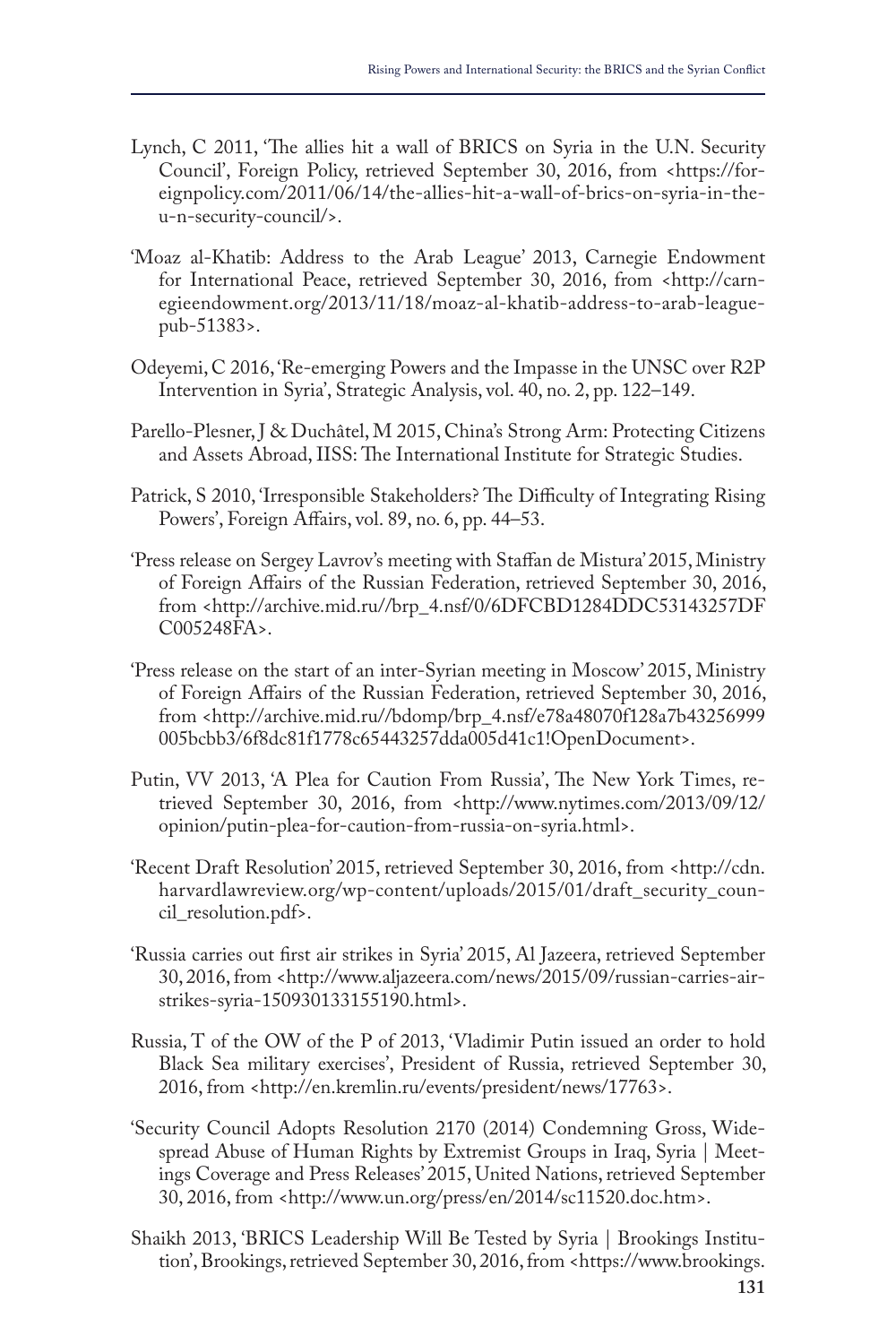edu/opinions/brics-leadership-will-be-tested-by-syria/>.

- Silva, ALR da & Pilla, B 2012, 'O Oriente Médio na política externa brasileira (1947-2011): aproximação, distanciamento e engajamento', Ciências & Letras, vol. 0, no. 51, retrieved September 30, 2016, from <http://seer3.fapa.com. br/index.php/arquivos/article/view/144>.
- 'Sixth Summit: Fortaleza Declaration and Action Plan' 2014, BRICS Brazil Ministry of External Relations, retrieved September 30, 2016, from <http:// brics.itamaraty.gov.br/category-english/21-documents/223-sixth-summitdeclaration-and-action-plan>.
- 'Statement to the Press from IBSA about consultations held in Syria Damascus, August 10, 2011' 2011, Brazil Ministry of Foreign Affairs, retrieved September 30, 2016, from <http://www.itamaraty.gov.br/en/press-releases/14334 declaracao-a-imprensa-do-ibas-sobre-consultas-mantidas-na-siria-2>.
- Thakur, R 2013, 'R2P after Libya and Syria: Engaging Emerging Powers', The Washington Quarterly, vol. 36, no. 2, pp. 61–76.
- The Guardian Syrian president Bashar al Assad thanks Vladimir Putin for Russian airstrikes video World news, Youtube, retrieved September 30, 2016, from <https://www.youtube.com/watch?v=3VsjEevrUSA>.
- 'The Syrian Arab Republic' International Relations and Cooperation Department, retrieved September 30, 2016, from <http://www.dirco.gov.za/foreign/ bilateral/syria.html>.
- Tourinho, M, Stuenkel, O & Brockmeier, S 2016, '"Responsibility while Protecting": Reforming R2P Implementation', Global Society, vol. 30, no. 1, pp. 134–150.
- Trenin, D 2016, 'Russia in the Middle East: Moscow's Objectives, Priorities, and Policy Drivers', Carnegie Moscow Center, retrieved September 30, 2016, from <http://carnegie.ru/2016/04/05/russia-in-middle-east-moscow-s-objectivespriorities-and-policy-drivers/iwni>.
- 'UNGA A/RES/68/262 Territorial Integrity of Ukraine' 2014, retrieved September 30, 2016, from <http://www.un.org/en/ga/search/view\_doc. asp?symbol=A/RES/68/262>.
- 'UNSC S/RES/1674' 2006, retrieved September 30, 2016, from <https://documents-dds-ny.un.org/doc/UNDOC/GEN/N06/331/99/PDF/N0633199. pdf?OpenElement>.
- 'UNSC S/RES/1973' 2011, retrieved September 30, 2016, from <http://www. nato.int/nato\_static/assets/pdf/pdf\_2011\_03/20110927\_110311-UN-SCR-1973.pdf>.
- 'UNSC S/RES/2118' 2013, retrieved September 30, 2016, from <http://www. securitycouncilreport.org/atf/cf/%7B65BFCF9B-6D27-4E9C-8CD3- CF6E4FF96FF9%7D/s\_res\_2118.pdf>.